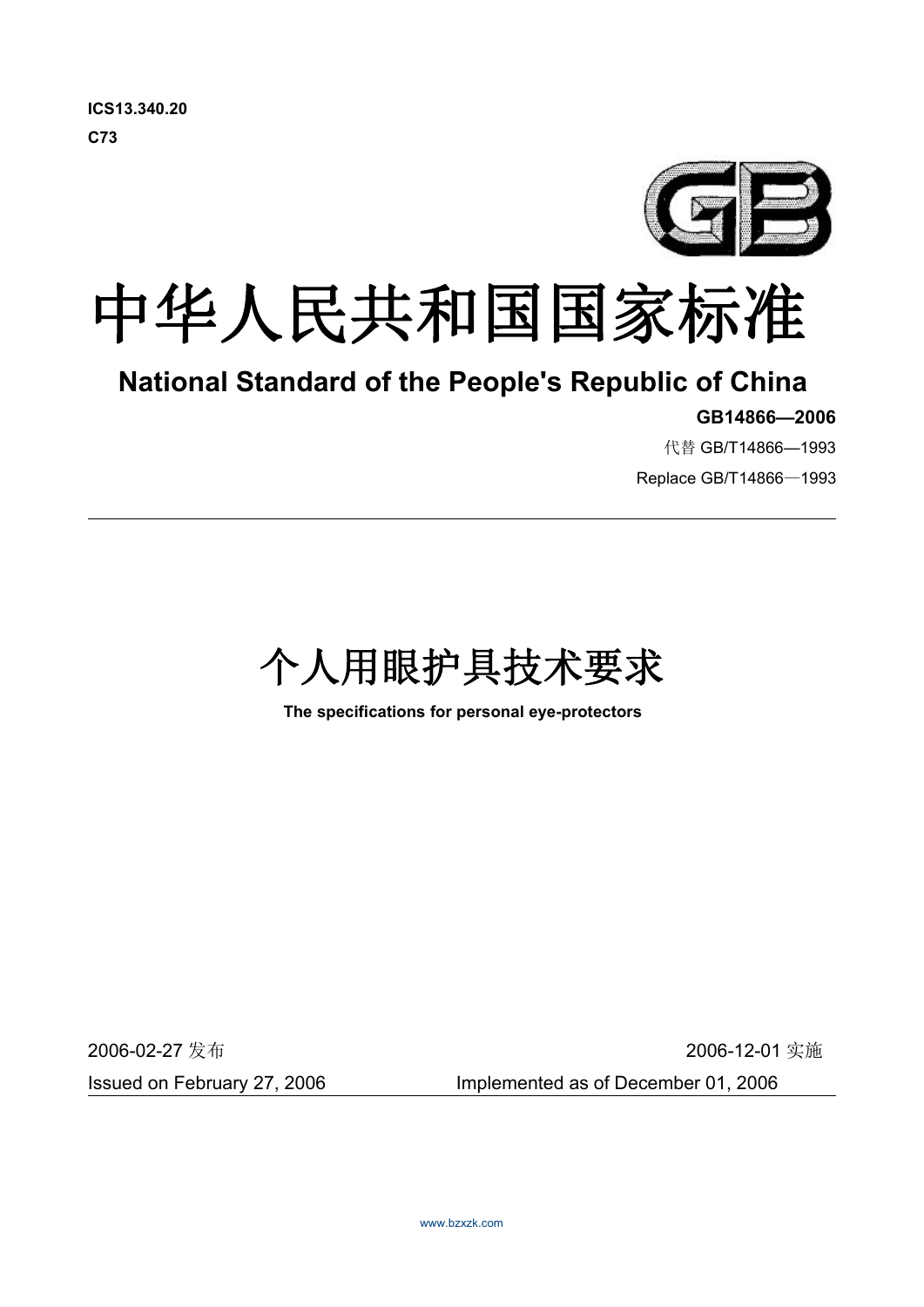

おおし ちょうしょう おおし おおし おおとこ ちょうかい ちょうかい おおし おおとこ おおとこ おおとこ しょうかい しょうしゃ しゅうしゃ しゅうしゃ しゅうしゃ しゅうしゃ しゅうしゃ

# $\widetilde{\mathcal{L}}$  is also postum 中华人民共和国国家质量监督检验检疫总局

**General Administration of Quality Supervision, Inspection and Quarantine of the People's Republic of China**

# 中国国家标准化管理委员会

**Standardization Administration of the People's Republic of China**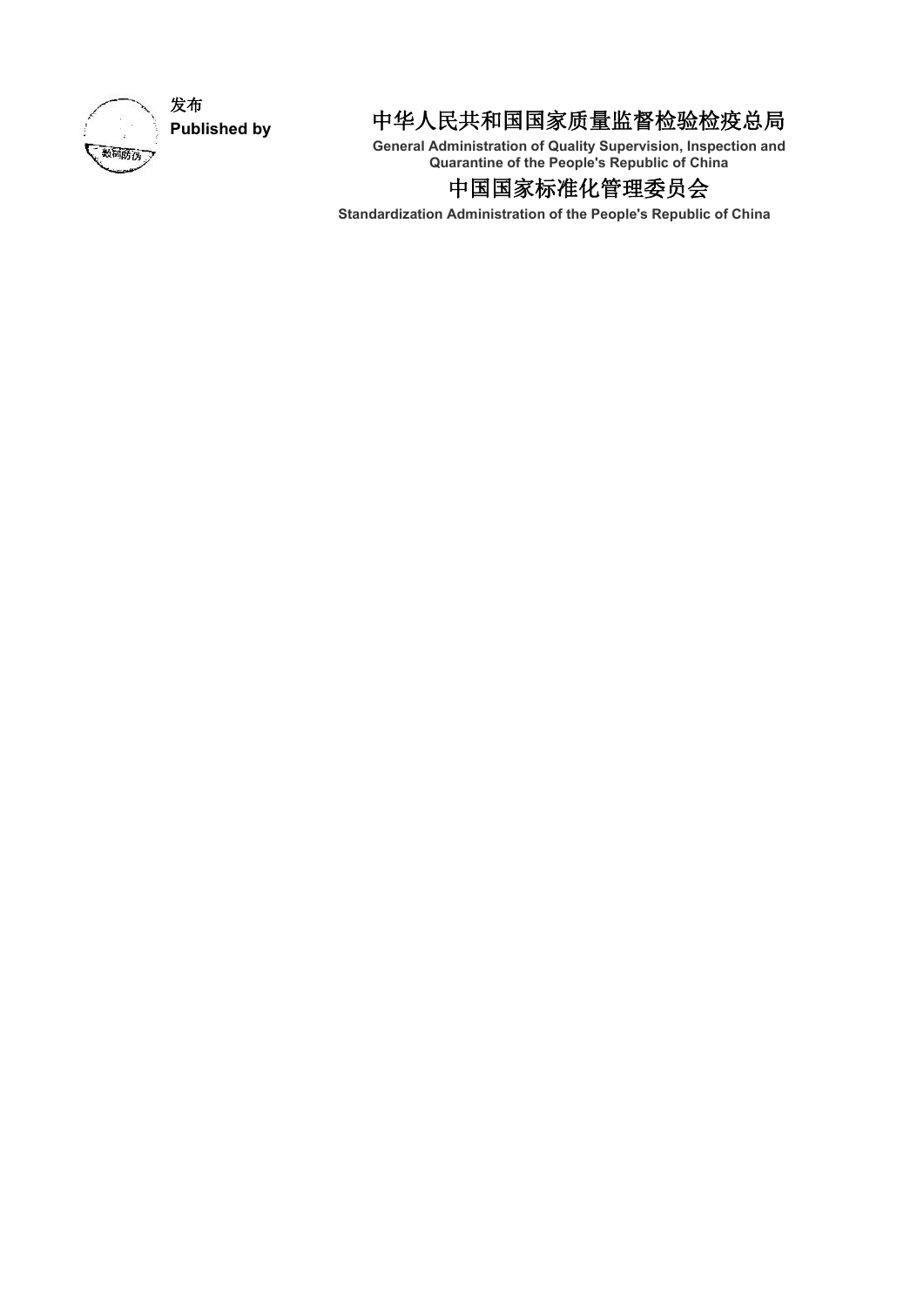# かいしゃ しょうしょう しんしょう しんしょう しんしゅう しんしゅう しゅうしょく しゅうしょく

# **Foreword**

本标准在制定过程中主要参照了 ISO4007:1977《个人用眼护具词汇》、ISO4849:1981《个人用眼护具 技 术要求》、ISO4854:1981《个人用眼护具光学性能试验方法》、ISO4855:1981《个人用眼护具 非光学 性能试验方法》。另外有部分条款采用了欧洲标准和日本标准,如:

This standard mainly refers to ISO4007:1977 vocabulary of personal eye protectors, ISO4849:1981 technical requirements for personal eye protectors, ISO4854:1981 test method for optical performance of personal eye protectors and ISO4855:1981 test method for non-optical performance of personal eye protectors. In addition, some articles adopt European standards and Japanese standards, such as:

5, 6.3a)中滤光镜透射比相对误差项采用了 EN 166:2001《个人用眼护具 技术要求》的 7.1.5.2;

The relative error item of the transmittance of the filter in 5, 6.3a) adopts 7.1.5.2 of EN 166:2001 Technical Requirements for Personal Eye Protectors;

5.10 中有机镜片表面耐磨性能项采用了 JIS T8147:2003《防护眼镜》的 5.1e);

The wear resistance of organic lens surface in 5.10 adopts JIS T8147:5.1e of 2003 Protective Spectacle;

5.11 中防髙速粒子冲击性能项采用了 EN166:2001《个人用眼护具 技术要求》的 7.2.2。

The anti-high speed particle impact performance item in 5.11 adopts 7.2.2 of EN166:2001 Technical Requirements for Personal Eye Protectors.

本标准由国家安全生产监督管理总局提出。

This standard is put forward by the State Administration of Work Safety.

本标准由全国个体防护装备标准化技术委员会(CSBTS/TC 112)归口。

This standard is under the centralized management of National Technical Committee of Standardization for Personal Protective Equipment (CSBTS/TC 112).

本标准起草负责单位:上海市劳动保护科学研究所。

The responsible institution for drafting this standard: Shanghai Institute of Labor Protection Science. 本标准主要起草人:王桂芬、顾建栋、宋毅、唐一鸣。

This standard is primarily drafted by Wang Guifen, Gu Jiandong, Song Yi and Tang Yiming.

本标准代替 GB/T14866—1993《眼面护具通用技术条件》。

This standard replaces GB/T14866-1993 General Technical Requirements for Eye Protectors.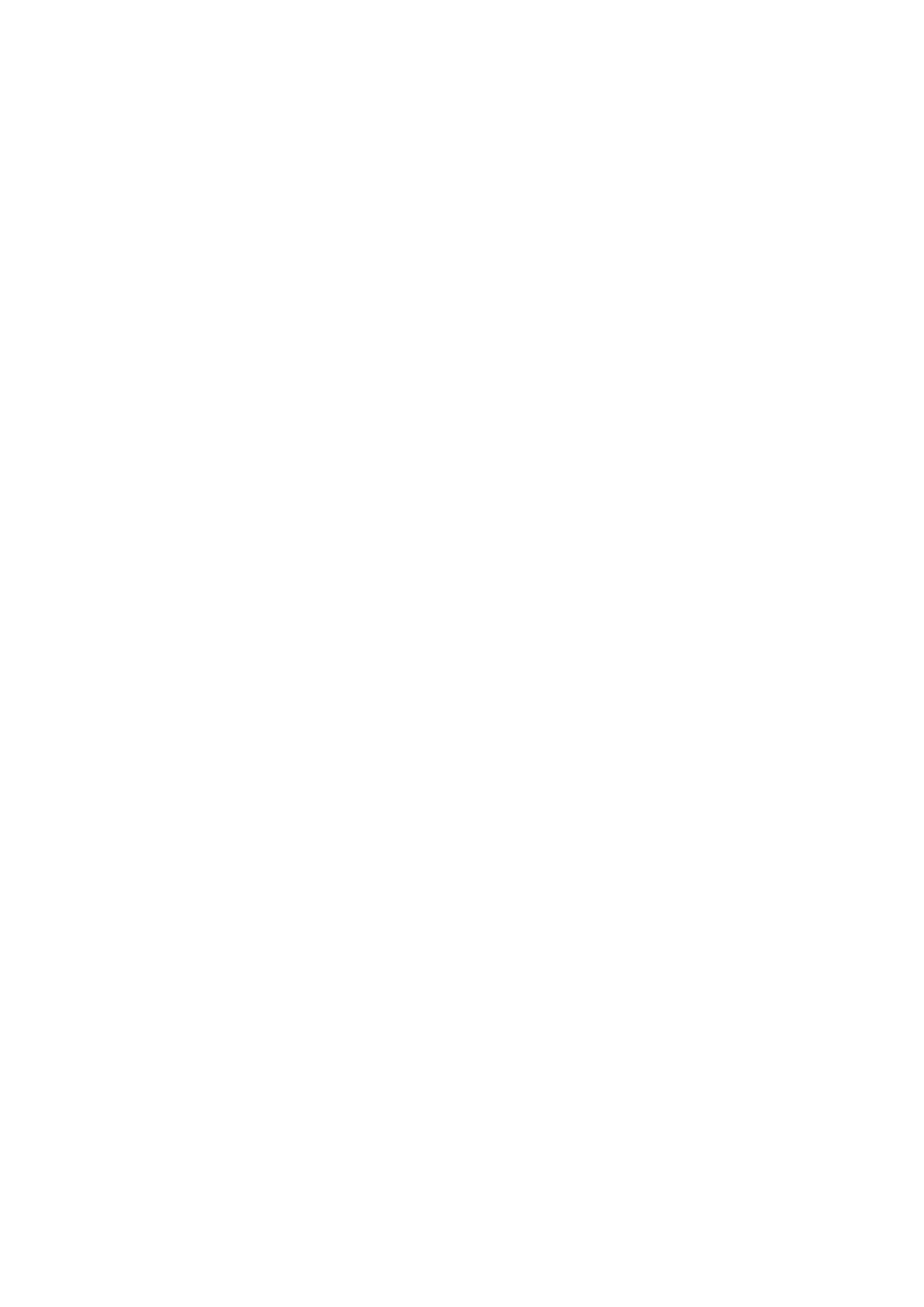# 个人用眼护具技术要求

**Specifications for Personal Eye-Protector**s

# **1** 范围

### **1 Scope**

本标准规定了个人用眼护具的技术性能要求及相应的试验方法。

This standard specifies the technical performance requirements and corresponding test methods of personal eye protectors.

本标准适用于除核辐射、X 光、激光、紫外线、红外线及其他辐射以外的各类个人眼护具。

This standard is applicable to all kinds of personal eye protectors except nuclear radiation, X-ray, laser, ultraviolet, infrared and other radiations.

### **2** 规范性引用文件

#### **2 Normative references**

下列文件中的条款通过本标准的引用而成为本标准的条款。凡是注日期的引用文件,其随后所有的修改单 (不包括勘误的内容)或修订版均不适用于本标准,然而,鼓励根据本标准达成协议的各方研究是否可使用 这些文件的最新版本。凡是不注日期的引用文件,其最新版本适用于本标准。

The terms in the following documents become the terms of this standard by reference to this standard. All subsequent amendments (excluding errors) or revisions to dated reference documents are not applicable to this standard; however, parties agreeing under this standard are encouraged to study whether the latest versions of these documents are available. For undated reference documents, the latest version is applicable to this standard.

GB/T191 包装储运图示标志

GB/T191 Packaging-Pictorial Marking for Handling of Goods

GB/T2428 成年人头面部尺寸

GB/T2428 Head-face Dimensions of Adults

#### **3** 术语和定义

#### **3 Terms and definitions**

本标准采用以下定义。

The following definitions are used in this standard.

**3.1**

### 眼护具

#### **Eye-protector**

防御烟雾、化学物质、金属火花、飞屑和粉尘等伤害眼睛、面部的防护用品。

Protective articles used to protect eyes and faces against smoke, chemicals, metal sparks, flying debris and dust.

#### **3.2**

#### うちの おおや おおや おおや しんしょう しんしょう しんしょう ちょうかい しんしゅう しょうしょく

## **Ocular**

防御有害因素伤害眼部的各种透光构件。

Defense against harmful factors that damage various light-transmitting components of the eye.

**3.3**

眼镜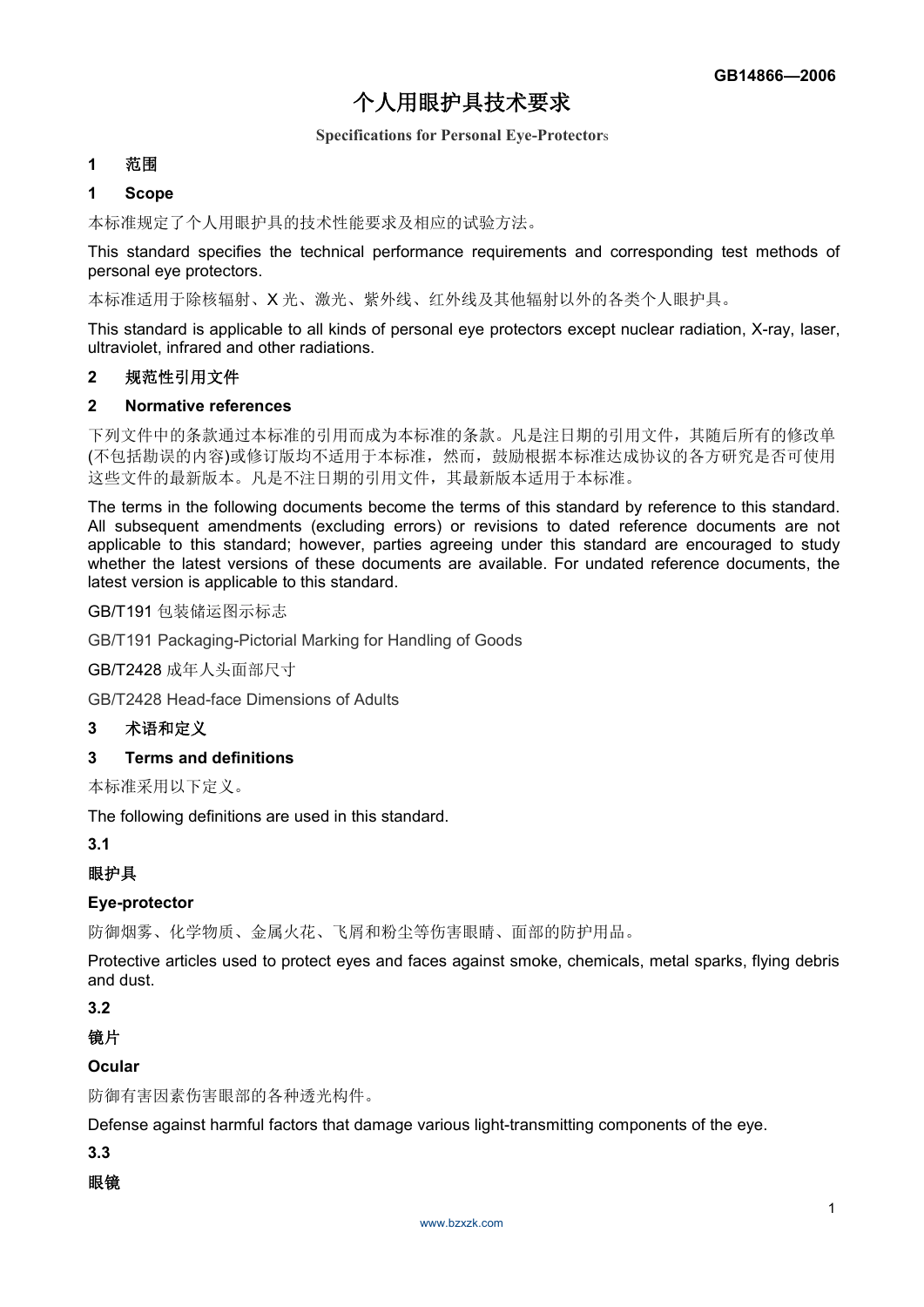# **Spectacle**

镜架内装有镜片的眼护具。

Eye protectors with lens in the frame.

# **3.4**

# **眼罩 しゅうしょう しょうしょう おおおお おおおお しょう**

# **Goggle**

在头带框架内装有单片或双片镜片的眼护具。

# Eye protectors with single or double lenses in the headband frame.

# **3.5**

面罩 しゅうしょう しゅうしょく しゅうしょく

# **Face-shield**

遮盖整个或部分面部的眼护具。

Eye protectors that cover the entire or part of the face.

# **3.6**

# 滤光镜

# **Filter**

能衰减人射光强度的镜片。

Lens that attenuate the intensity of human light.

# **3.7**

# 镜片水平基准长度

# **Optical horizontal reference length**

镜片顶部和底部之间的中心水平基准线长度。

Center horizontal datum line length between top and bottom of lens.

# **3.8**

# 镜片垂直高度

# **Optical vertical height**

垂直与镜片水平基准线的中心线长度。

The length of the center line perpendicular to the lens horizontal datum line.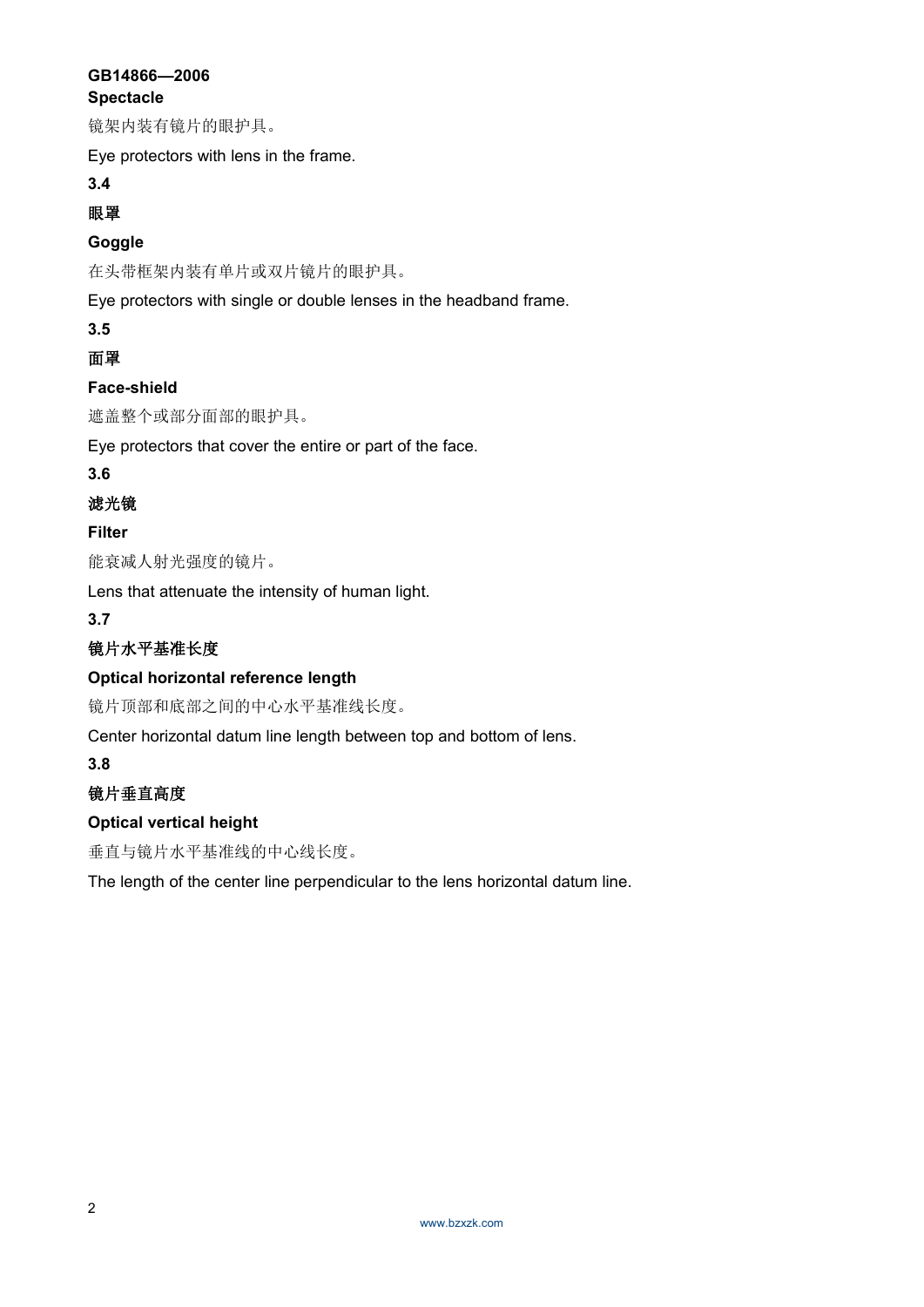# **3.9**

镜片中心范围

### **Optical central scope**

距镜片边缘 5mm 以内区域。

Within 5mm from the edge of the lens.

### **3.10**

屈光度

### **Refractive power**

表征光学系统会聚或发散光束能力的量。其值为光学系统焦距的倒数。单位:l/m;符号:D。

The amount that characterizes the ability of an optical system to converge or diverge beams. The value is the reciprocal of the focal length of the optical system. Unit: L / M; symbol: D.

**3.11**

# 棱镜度

### **Depth of parallelism**

通过一个光学系统,物体的视位移与该物体距离之比的 100 倍。单位:cm/m;符号:△。

Through an optical system, the ratio of the apparent displacement of an object to its distance is 100 times. Unit: cm / M; symbol:  $\triangle$ .

# **3.12**

### 透射比

### **Transmission rate**

透射光和人射光强度之比。

The ratio of transmitted light to human light intensity.

## **4** 分类

- **4 Classification**
- **4.1** 眼护具类型

### **4.1 Types of eye-protectors**

按外形结构进行分类,见表 1。

The classification is made according to the shape and structure, as shown in Table 1.

- **4.1.1**眼镜
- **4.1.1 Spectacle**
- **4.1.2** 眼罩
- **4.1.2 Goggle**
- **4.1.3**面罩
- **4.1.3 Face-shield**

### 表 **1** 眼镜类型

#### **Table 1 Spectacle type**

| 名称   |  |
|------|--|
| Name |  |

样型 Pattern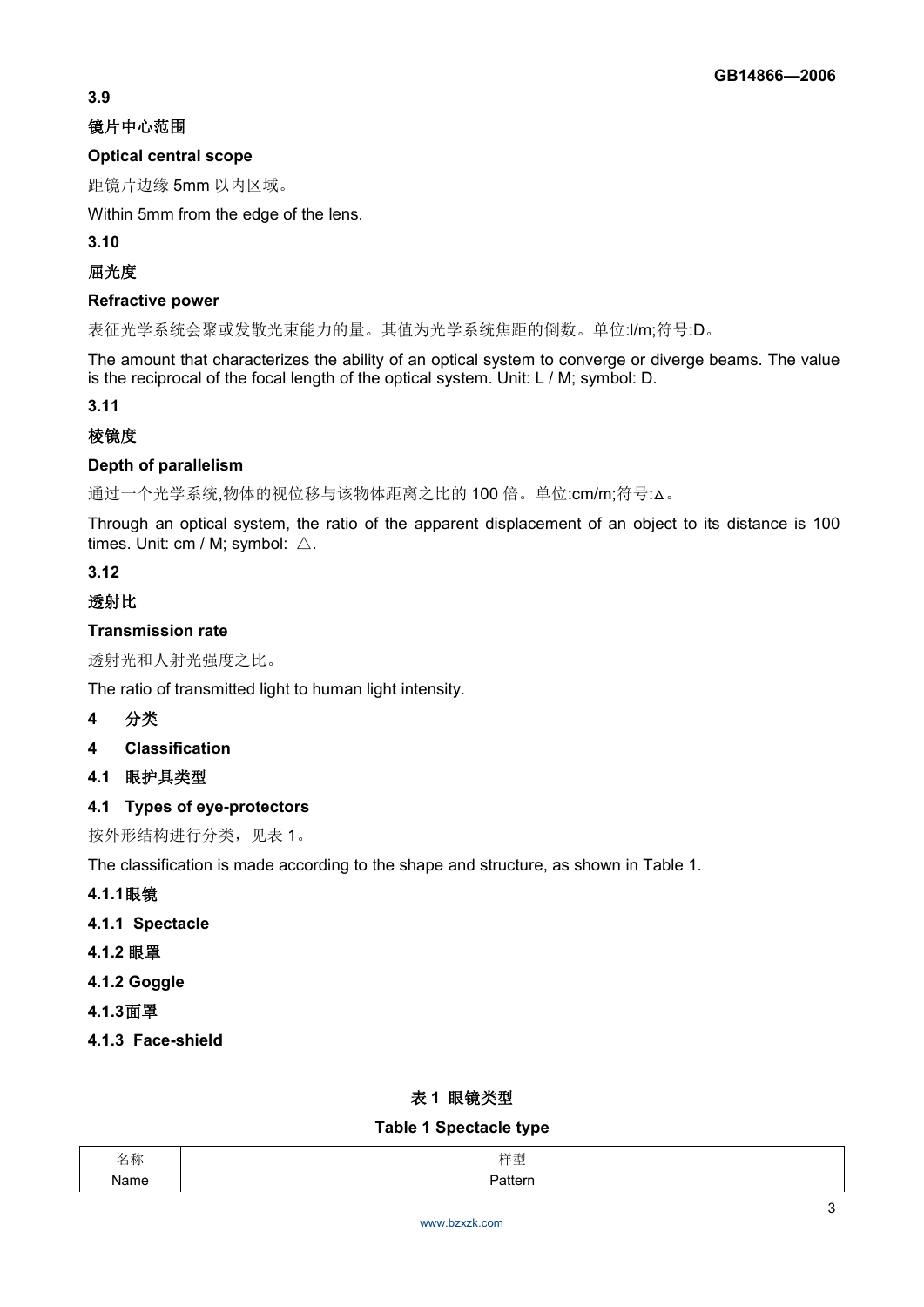|                 |                            | 普通型<br>Ordinary type       |                            | With side light shield     |                                                      |             |  |
|-----------------|----------------------------|----------------------------|----------------------------|----------------------------|------------------------------------------------------|-------------|--|
| 眼镜<br>Spectacle |                            |                            |                            |                            |                                                      |             |  |
|                 |                            | 开放型<br>Open type           |                            |                            |                                                      |             |  |
| 眼罩<br>Goggle    |                            |                            |                            |                            |                                                      |             |  |
|                 | 手持式<br>Hand-held           | head-mounted               | 头戴式                        |                            | 安全帽与面罩组合<br>Combination of helmet and<br>face-shield | 头盔式         |  |
| 面罩              | 全面罩<br>Full<br>face-shield | 全面罩<br>Full<br>face-shield | 半面罩<br>Half<br>face-shield | 全面罩<br>Full<br>face-shield | 半面罩<br>Half<br>face-shield                           | Helmet type |  |
| Face-shield     |                            |                            |                            |                            |                                                      |             |  |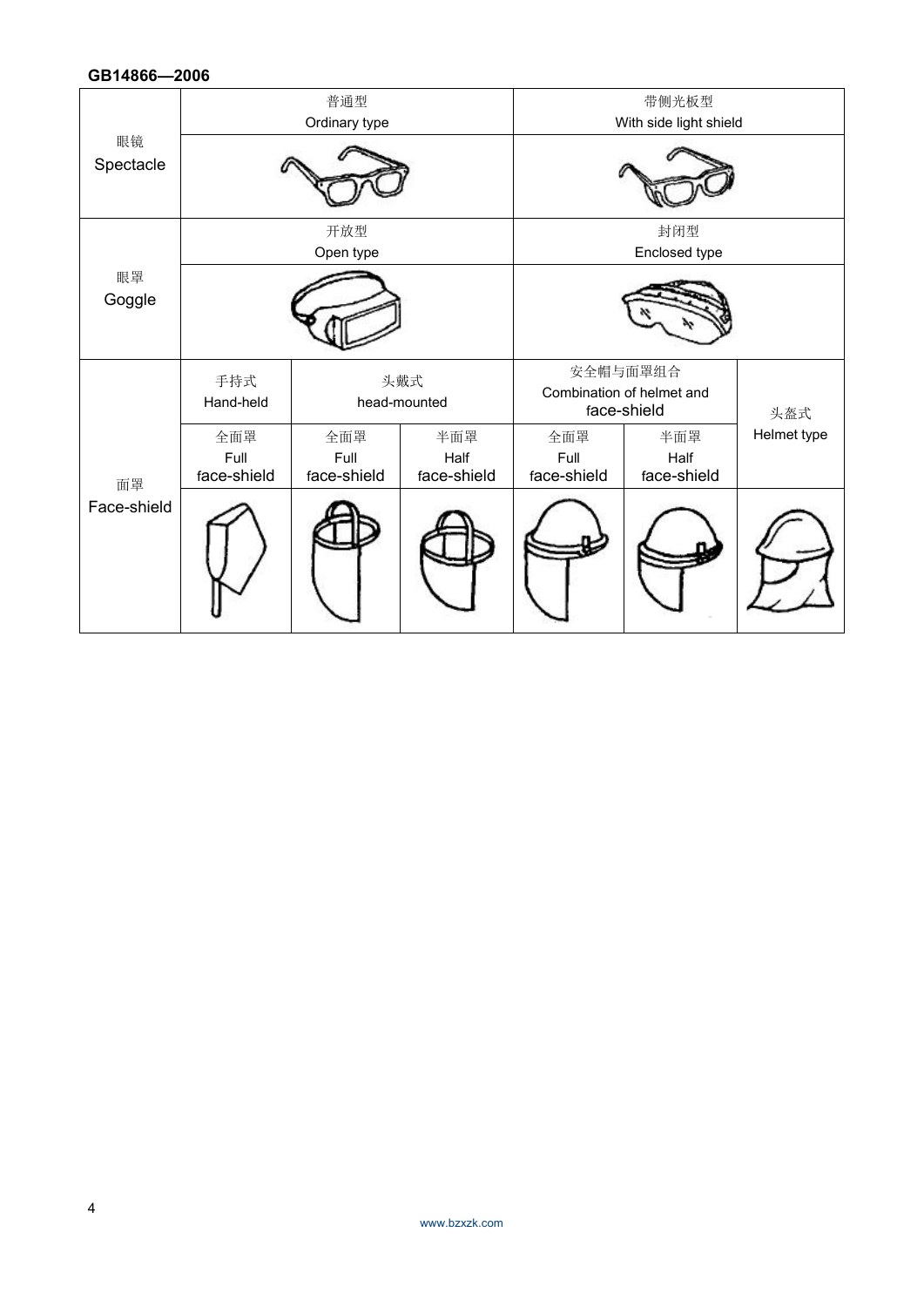### **4.2** 镜片类型

### **4.2 Lens type**

### **4.2.1**无机镜片

- **4.2.1 Inorganic lens**
- **4.2.1.1** 非钢化无机镜片
- **4.2.1.1** Non toughened inorganic lenses
- **4.2.1.2** 钢化无机镜片:通过物理或化学方法使其钢化。
- **4.2.1.2** Sterilized inorganic lenses: They are toughened by physical or chemical means.
- 注: 由于制造工艺或后处理的结果,钢化镜片抗机械冲击性能比非钢化镜片要好,而且当镜片破裂时产生 的尖利碎片比非钢化镜片少。
- Note: As a result of the manufacturing process or post-processing, the mechanical impact resistance of the toughened lenses is better than that of the non-toughened lenses, and less sharp debris is produced when the lenses are broken than that of the non-toughened lenses.

### **4.2.2**有机镜片

#### **4.2.2 Organic lenses**

**4.2.3**胶合镜片:由黏结剂将多层镜片粘合而成。

#### **4.2.3** Glued lens: it is made of multi-layer lens glued by adhesive.

- 注: 所有类型镜片都可继续细分滤光片类型。也可分为带矫正功能的镜片和不带矫正功能的镜片。也可在 表面涂上涂层以获得其他功能。
- Note: all types of lenses can continue to subdivide filter types. It can also be divided into lenses with correction function and lenses without correction function. Other functions can also be achieved by coating the surface.

#### **4.3** 眼护具的功能

#### **4.3 Functions of eye-protectors**

眼护具的功能是提供保护以及对抗以下伤害:

Function of eye-protectors is to provide protection against:

- ——不同强度的冲击;
- ——impact of different strength;

——可见光辐射;

- ——visible light radiation;
- ——熔融金属飞溅;
- ——spatter of molten metal:
- ——液体雾滴和飞溅;
- ——liquid droplets and splashes;
- ——粉尘;
- ——dust;
- ——刺激性气体
- ——irritant gases

或这些类型伤害的任何组合,其基本技术性能参见附录 A。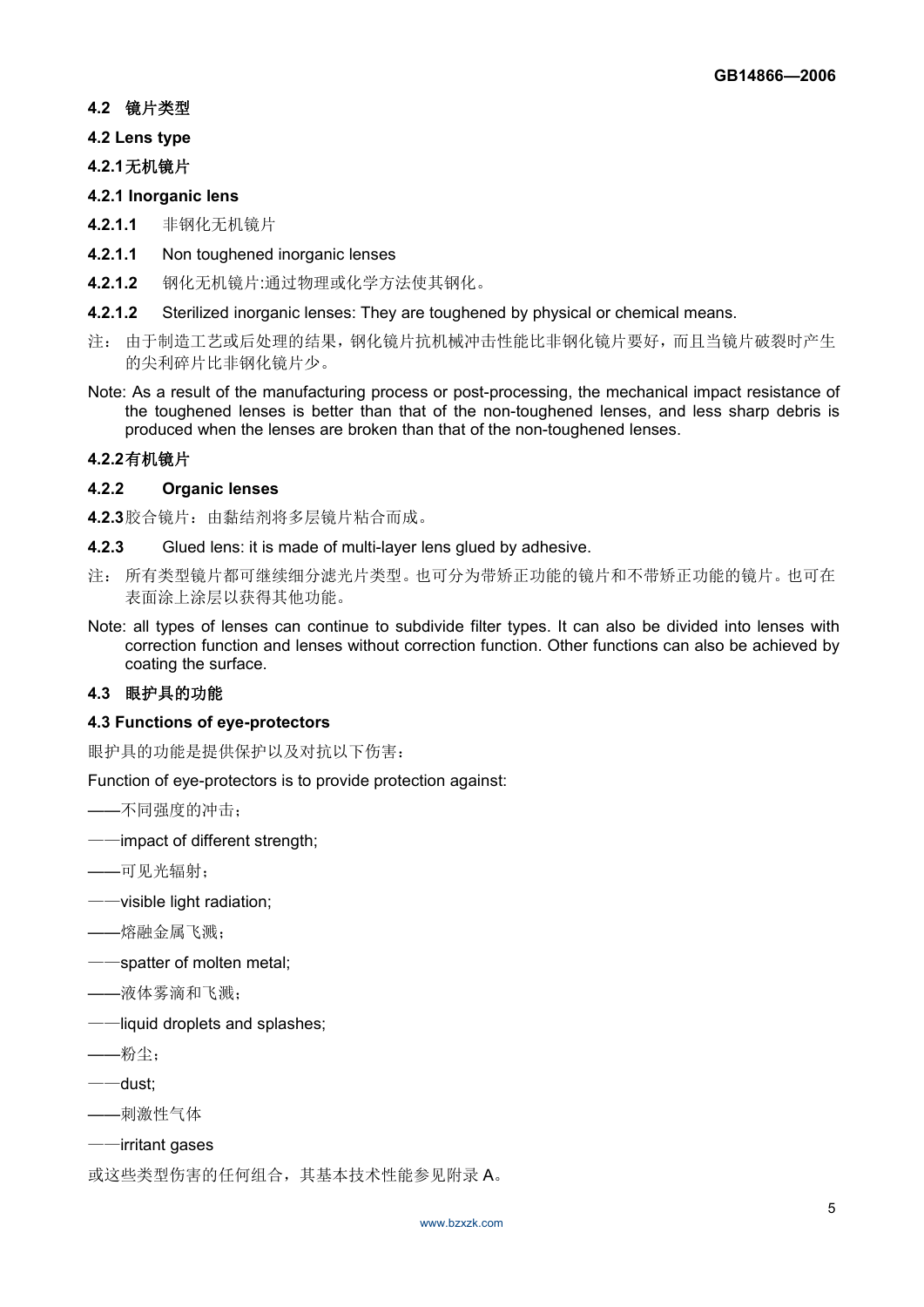Or any combination of these types of injuries, see Appendix A for their basic technical performance.

- **5** 技术要求
- **5 Technical requirements**

### **5.1** 材料 **material**

- a) 佩戴者接触的部分不应使用会引起皮肤刺激的材料;
- a) The part in contact with the wearer may not use materials that cause skin irritation;
- b) 防护部分的材料应满足其功能的需要。
- b) The material of the protective part shall meet the requirements of its function.

## **5.2** 结构 **structure**

a) 表面光滑、无毛刺、无锐角或可能引起眼面部不舒适感的其他缺陷;

a) smooth surface, no burr, no sharp angle or other defects that may cause discomfort in the eyes and face;

- b) 应具有良好的透气性;
- b) have good air permeability;
- c) 可调零件或结构部件应易于调节和替换。
- c) adjustable parts or structural parts are easy to adjust and replace.

### **5.3** 头箍 **head band**

在与佩戴者接触的任一部分头箍至少应保持 10mm 宽,头箍应能调节,选用的材料应质地柔软,经久耐用。

Any part of the hoop in contact with the wearer shall be at least 10mm wide; the hoop shall be adjustable, and the selected material shall be soft and durable.

#### **5.4** 镜片规格 **lens specification**

- a) 单镜片:长×宽尺寸不小于;105mm×50mm;
- a) Single lens: length \* width not less than 105mm \* 50mm;
- b) 双镜片:圆镜片的直径不小于 40mm;成形镜片的水平基准长度×垂直高度尺寸不小于: 30mm×25mm。
- b) Double lenses: the diameter ofround lenses is not less than 40 mm; the horizontal reference length \* vertical height size of shaped lenses is not less than 30 mm \* 25 mm.

#### **5.5** 镜片的外观质量 **appearance quality of lenses**

镜片表面应光滑、无划痕、波纹、气泡、杂质或其他可能有损视力的明显缺陷。

The surface of the lens shall be smooth, free from scratches, ripples, bubbles, impurities or other obvious defects that may impair vision.

#### **5.6** 光学性能 **optical performance**

#### **5.6.1**屈光度 **refractive power**

镜片屈光度互差为<sup>+0.05</sup><sup>D</sup>

The refractive power difference between lenses is  $\frac{+0.05}{-0.07}$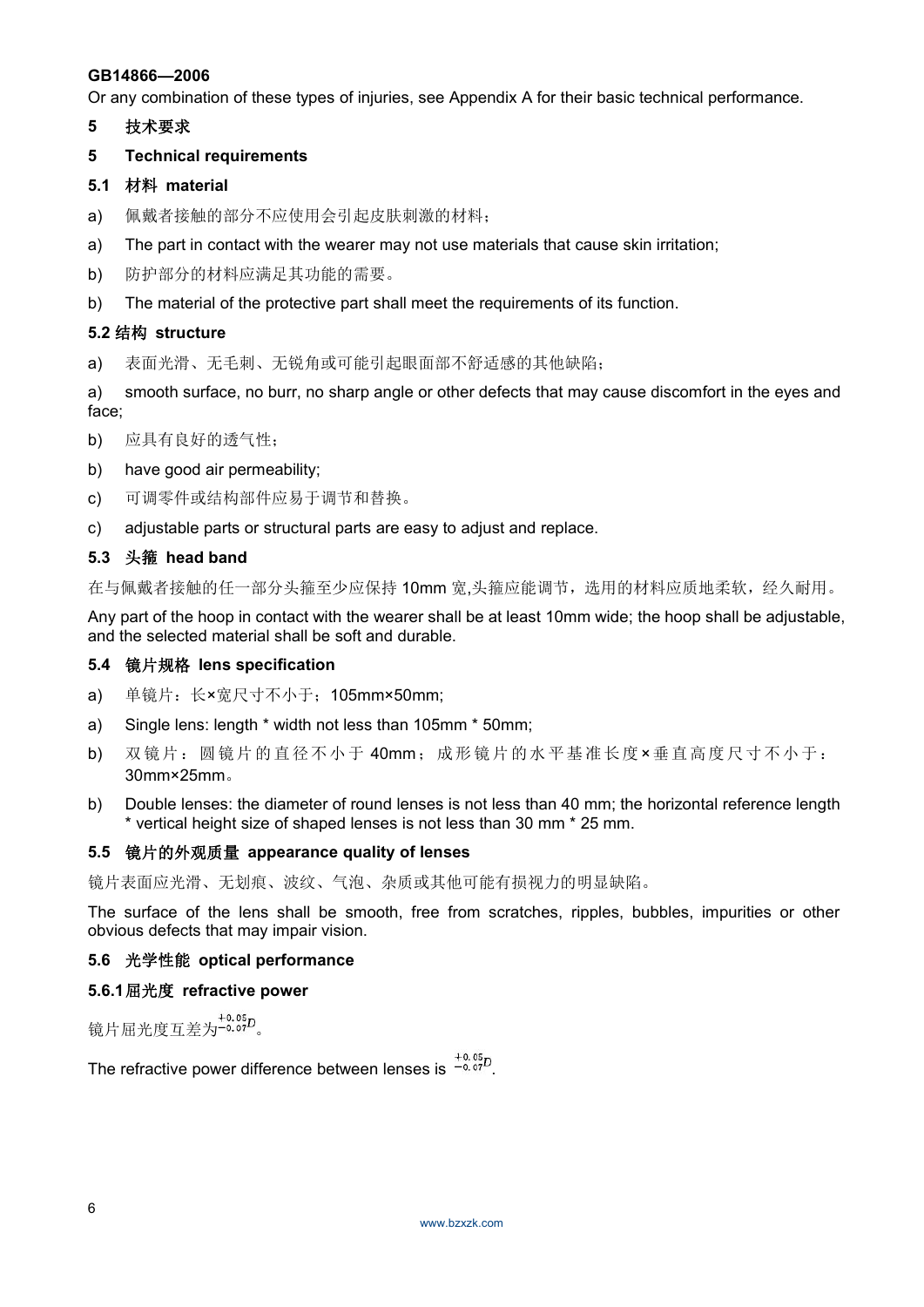#### **5.6.2**棱镜度 **depth of parallelism**

- a) 平面型镜片棱镜度互差不得超过 0.125△;
- a) The depth of parallelism of plane lens may not exceed 0.125  $\triangle$ ;
- b) 曲面型镜片的镜片中心与其他各点之间垂直和水平棱镜度互差均不得超过 0.125△;

b) The mutual deviation of the vertical and horizontal depth of parallelism between the lens center of curved lens and other points may not exceed 0.125  $\triangle$ :

- c) 左右眼镜片的棱镜度互差不得超过 0.18△。
- c) The depth of parallelism of the left and right spectacle must not be more than 0.18  $\triangle$ .

### **5.6.3**可见光透射比 **visible light transmission rate**

- a) 在镜片中心范围内,滤光镜可见光透射比的相对误差应符合表 2 所规定的范围。
- a) Within the central range of the lens, the relative error of the visible light transmission rate

of the filter shall conform to the range specified in Table 2.

### 表 **2** 滤光镜可见光透射比相对误差

#### **Table 2 Relative error of visible transmission rate of filter**

| 透射比值                     | 相对误差/%           |
|--------------------------|------------------|
| Transmission rate        | Relative error/% |
| $1 - 0,179$              | ±5               |
| $0.179 - 0.085$          | ±10              |
| $0.085 - 0,0044$         | ±10              |
| $0.0044\!\sim\!0.00023$  | ±15              |
| $0.00023\sim0.000012$    | ±20              |
| $0,000012\sim0.00000023$ | ±30              |
|                          |                  |

b) 无色透明镜片:可见光透射比应大于 0.89。

b) Colorless transparent lens: the transmission rate of visible light must be greater than 0.89.

#### **5.7** 抗冲击性能 **impact resistance**

用于抗冲击的镜片及眼护具,都应经受直径为 22mm、重约 45g 钢球从 1.3m 高度自由落下的冲击。

Lens and eye-protectors used for impact resistance shall withstand the impact of a steel ball with a diameter of 22 mm and a weight of about 45 g falling freely from a height of 1.3 M.

#### **5.7.1**镜片 **lens**

按 6.2.1 规定的方法测试后,不应发生下列缺陷:

The following defects may not occur after testing according to the method specified in 6.2.1:

- a) 镜片破损:如镜片碎裂为二片或二片以上,或者从钢球冲击的另一表面脱落大于 5mg 的碎片,或者钢 球穿透镜片,则可认为该镜片已破损;
- a) lens damage: if the lens is fragmented into two or more pieces, or more than 5 mg of fragments fall off the other surface impacted by the ball, or the ball penetrates the lens, the lens may be considered damaged;
- b) 镜片变形:经钢球撞击后,镜片背面的白纸上出现斑点,则可认为其变形。
- b) lens deformation: after the impact of the steel ball, the white paper on the back of the lens has spots, which can be considered deformation.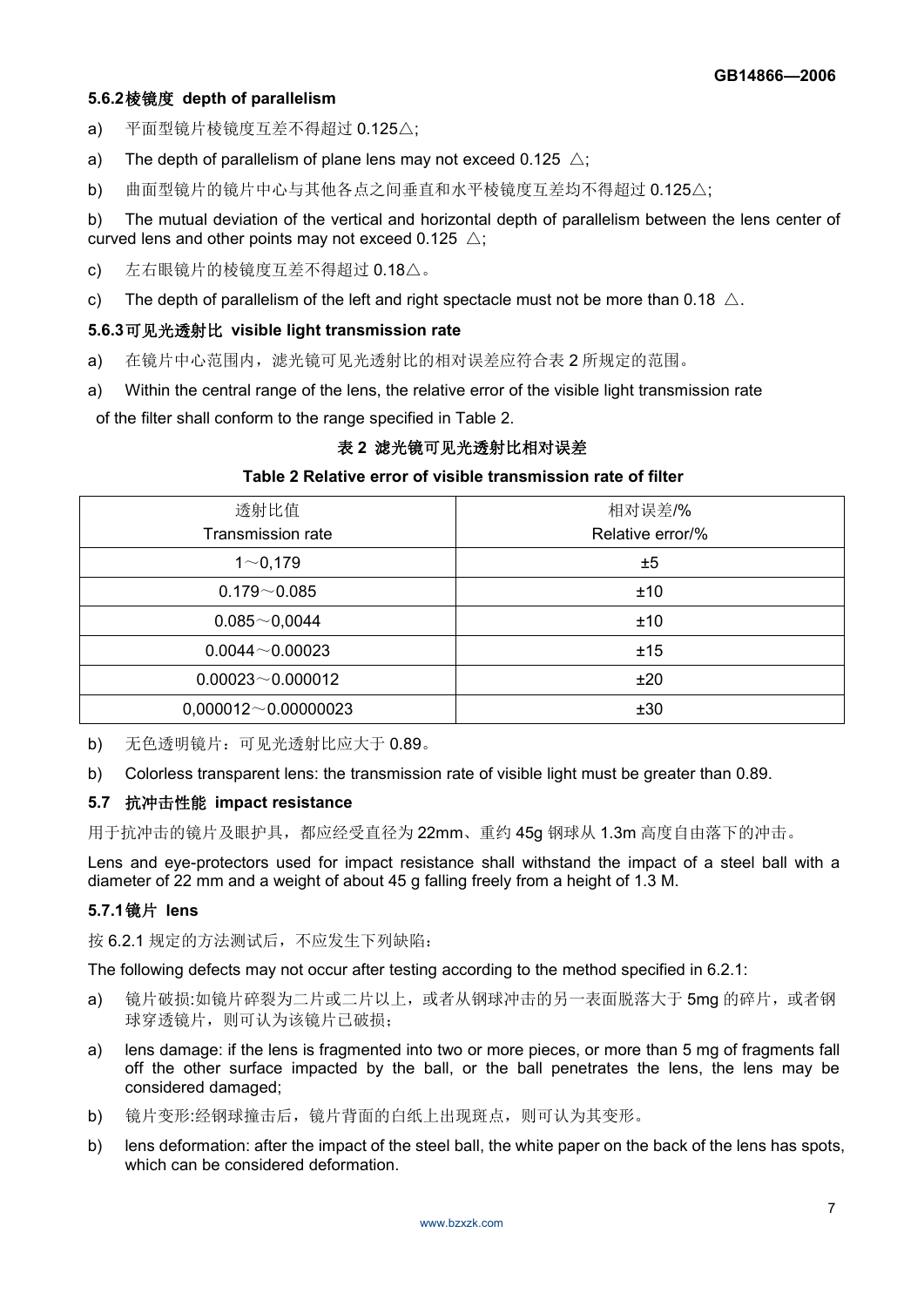#### **5.7.2**眼护具 **eye-protectors**

按 6.2.2 规定的方法测试后,不应发生下列缺陷:

The following defects may not occur after testing according to the method specified in 6.2.2:

- a) 镜片破损:同 5.7.1a);
- a) Lens damaged: same as 5.7.1a);
- b) 镜片变形:同 5.7.1b);
- b) Lens deformation: same as 5.7.1b);
- c) 眼护具框架破损:经钢球撞击后,其分离成几个部分, 或其不再具有装夹镜片的能力, 则可认为其破 损。
- c) Damage to the frame of eye-protector: It may be considered damaged if it is separated into several parts after being hit by a steel ball or if it no longer has the ability to clamp the lens.

#### **5.8** 耐热性能 **heat resistance**

按 6.3 规定的方法测试后,应无异常现象出现,镜片的光学性能在 5.6 规定的范围内无变化。

After testing according to the method specified in 6.3, there shall be no abnormal phenomena and no change in the optical performance of the lens within the range specified in 5.6.

#### **5.9** 耐腐蚀性能 **corrosion resistance**

按 6.4 规定的方法测试后,眼护具的所有金属部件应呈无氧化的光滑表面。

After testing according to the method specified in 6.4, all metal parts of eye-protector shall have a smooth surface without oxidation.

#### **5,10** 有机镜片表面耐磨性能 **abrasion resistance of organic lens surface**

按 6.5 规定的方法测试后,镜片表面磨损率 *H* 应低于 8%。

After testing according to the method specified in 6.5, the wear rate H of lens surface shall be less than 8%.

#### **5.11** 防高速粒子冲击性能 **anti-high-speed particle impact performance**

用于防护高速粒子冲击的眼护具应能承受直径为 6mm、重约 0.86g 的钢球在以表 3 中给出速度的冲击。

Eye-protectors used to protect against high-speed particle impact shall withstand the impact of a steel ball with a diameter of 6 mm and a weight of about 0.86 g at the speed given in Table 3.

防高速粒子冲击眼护具必须带有侧面防护。

Eye-protection against high-speed particle impact must be provided with side protection.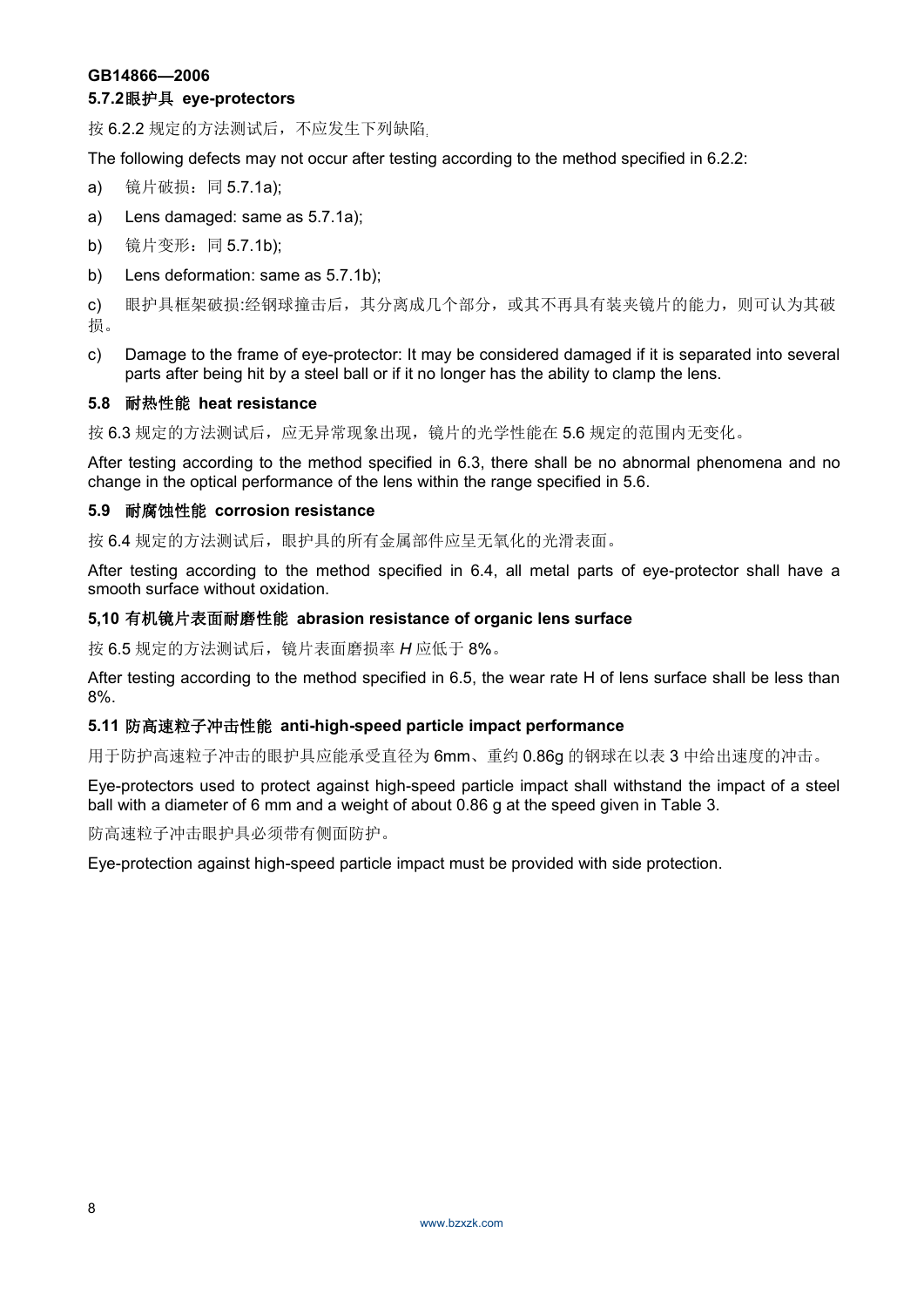#### 表 **3** 防护要求

#### **Table 3 Protective Requirements**

|               | 钢球冲击速度<br>Ball impact velocity |                     |                |  |  |  |  |
|---------------|--------------------------------|---------------------|----------------|--|--|--|--|
| 眼护具种类         |                                |                     |                |  |  |  |  |
| Types of eye- | 低速(L)                          | 中速(M)               | 高速(H)          |  |  |  |  |
| protectors    | Low speed (L)                  | Medium speed (M)    | High speed (H) |  |  |  |  |
|               | $45^{+1.5}$ m/s                | $120^{+3}_{-6}$ m/s | $190^{+5}$ m/s |  |  |  |  |
| 眼镜            | $\ddot{}$                      | 不适用                 | 不适用            |  |  |  |  |
| spectacle     |                                | Not Applicable      | Not Applicable |  |  |  |  |
| 眼罩            |                                |                     | 不适用            |  |  |  |  |
| Goggle        | $\ddot{}$                      | $\ddot{}$           | Not Applicable |  |  |  |  |
| 面屏            |                                | $\ddot{}$           |                |  |  |  |  |
| Face screen   | $\ddot{}$                      |                     | $\ddot{}$      |  |  |  |  |

按 6.6 规定的方法测试后,不应发生下列缺陷:

The following defects may not occur after testing according to the method specified in 6.6:

- a) 镜片破损:同 5.7.1a);
- a) lens damage: same as 5.7.1a);
- b) 镜片变形:同 5.7.1b);
- b) lens deformation: same as 5.7.1b);
- c) 眼护具框架破损:同 5.7.2c);
- c) eye-protector frame damage: same as 5.7.2c);
- d) 侧面防护失效:如果侧面防护部分碎裂为二个或更多部分,或让钢球完全穿透,或其部分或完全从眼 护具脱离,或其零件部分脱离,则认为防护失效。
- d) failure of side protection: failure of protection is considered if the side protection part is fragmented into two or more parts, or the ball is completely penetrated, or it is partially or completely detached from the eye-protection, or part of its parts is detached.

### **5.12** 熔融金属和炽热固体防护性能 **protective properties of molten metals and hot solids**

眼护具对眼部提供防护的所有零件的材料应为非金属或经过防熔融金属粘附及抗炽热固体穿透的处理。

All parts of eye-protectors that provide protection to the eye must be made of non-metallic materials or treated with anti-molten metal adhesion and anti-incandescent solid penetration.

a) 按 6.7.1 规定的方法测试后,若镜片无熔融金属粘附或破损,则此材料合格;

a) If the lens is not adhered to or damaged by molten metal after testing in accordance with the method specified in 6.7.1, the material is qualified;

b) 按 6.7.2 规定的方法测试后, 在 7s 内没有发现钢球完全穿透镜片, 则此材料合格。

b) If the steel ball is not found to penetrate the lens completely within 7 seconds after testing according to the method specified in 6.7.2, the material is qualified.

#### **5.13** 化学雾滴防护性能 **protection performance of chemical mist droplets**

按 6.8 规定的方法测试后,若镜片中心范围内试纸无色斑出现,则认为合格。

If no stain appears on the test paper within the center of the lens after testing according to the method specified in 6.8, it is considered qualified.

#### **5.14** 粉尘防护性能 **dust protection performance**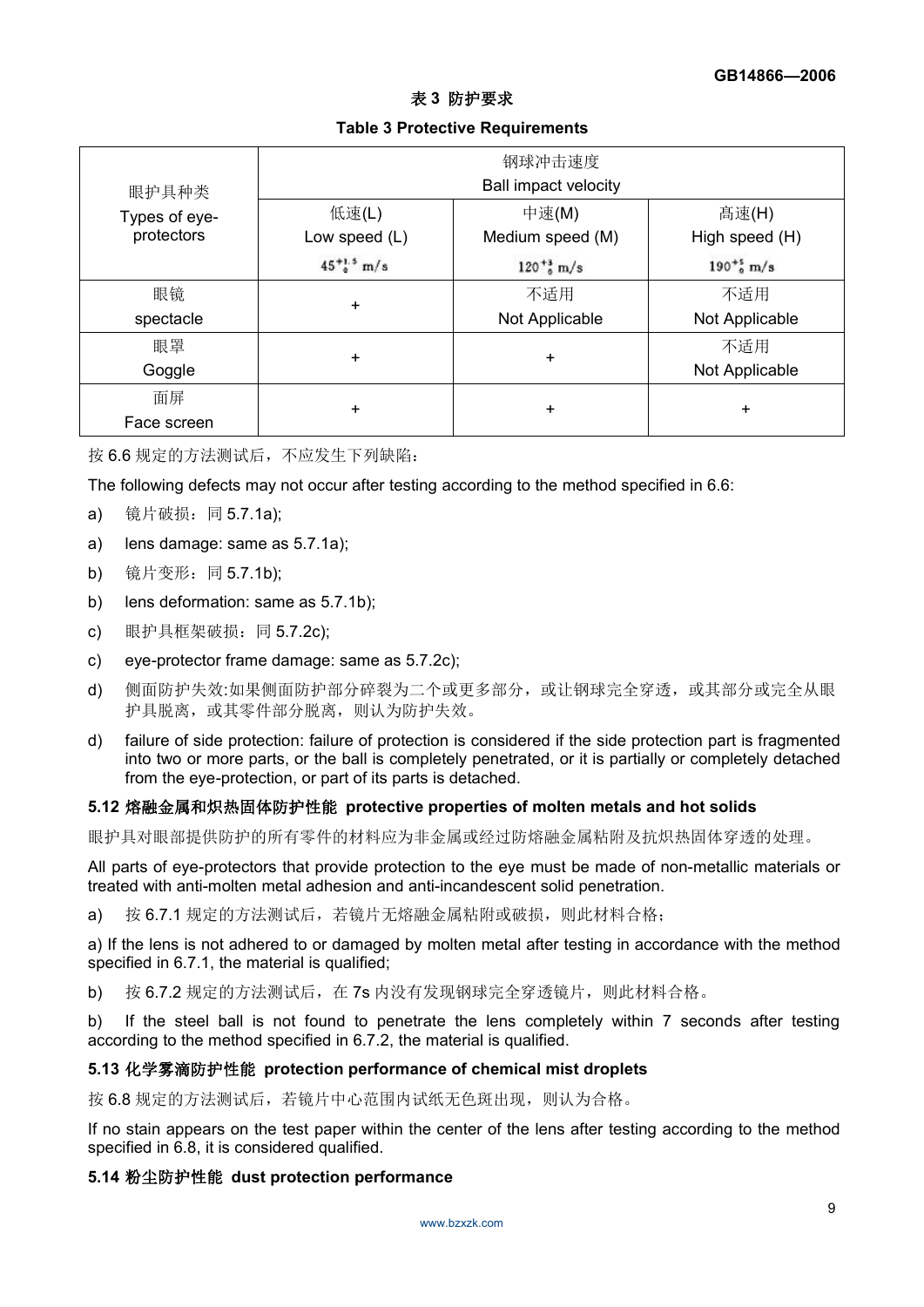按 6.9 规定的方法测试后,若测试后与测试前的反射率比大于 80%, 则认为合格。

If the reflectance ratio after testing and before testing is greater than 80% after testing according to the method specified in 6.9, it is considered qualified.

#### **5.15** 刺激性气体防护性能 **Stimulant Gas Protection Performance**

按 6.10 规定的方法测试后,若镜片中心范围内试纸无色斑出现,则认为合格。

If no stain appears on the test paper within the center of the lens after testing according to the method specified in 6.10, it is considered qualified.

#### **6** 技术性能试验方法

**6 Test methods for technical performance**

#### **6.1** 光学性能试验 **optical performance test**

#### **6.1.1**屈光度 **refractive power**

#### **6.1.1.1** 仪器 **instrument**

屈光度测试仪,精度为±0.01D。

The accuracy of the refractive power is ±0.01D.

#### **6.1.1.2** 试验方法 **test method**

首先将要测试的镜片划出水平基准线和垂直基准线,确定出镜片中心,分别测试出镜片中心点、水平基准 线上和垂直基准线上任一点的屈光度。

Firstly, the lenses to be tested are marked with horizontal and vertical datum lines, the lens centeris determined, and the refractive power of any point on the lens center point, horizontal datum line and vertical datum line is tested respectively.

#### **6.1.2**棱镜度 **depth of parallelism**

#### **6.1.2.1** 仪器 **instrument**

棱镜度测试仪。

Depth of parallelism tester.

### **6.1.2.2** 试验方法 **test method**

与 6.1.1.2 方法相同。

Same as 6.1.1.2.

#### **6.1.3**可见光透射比 **visible light transmission rate**

#### **6.1.3.1** 仪器 **instrument**

分光光度计,精度为±1%。

The accuracy of the spectrophotometer is ±1%.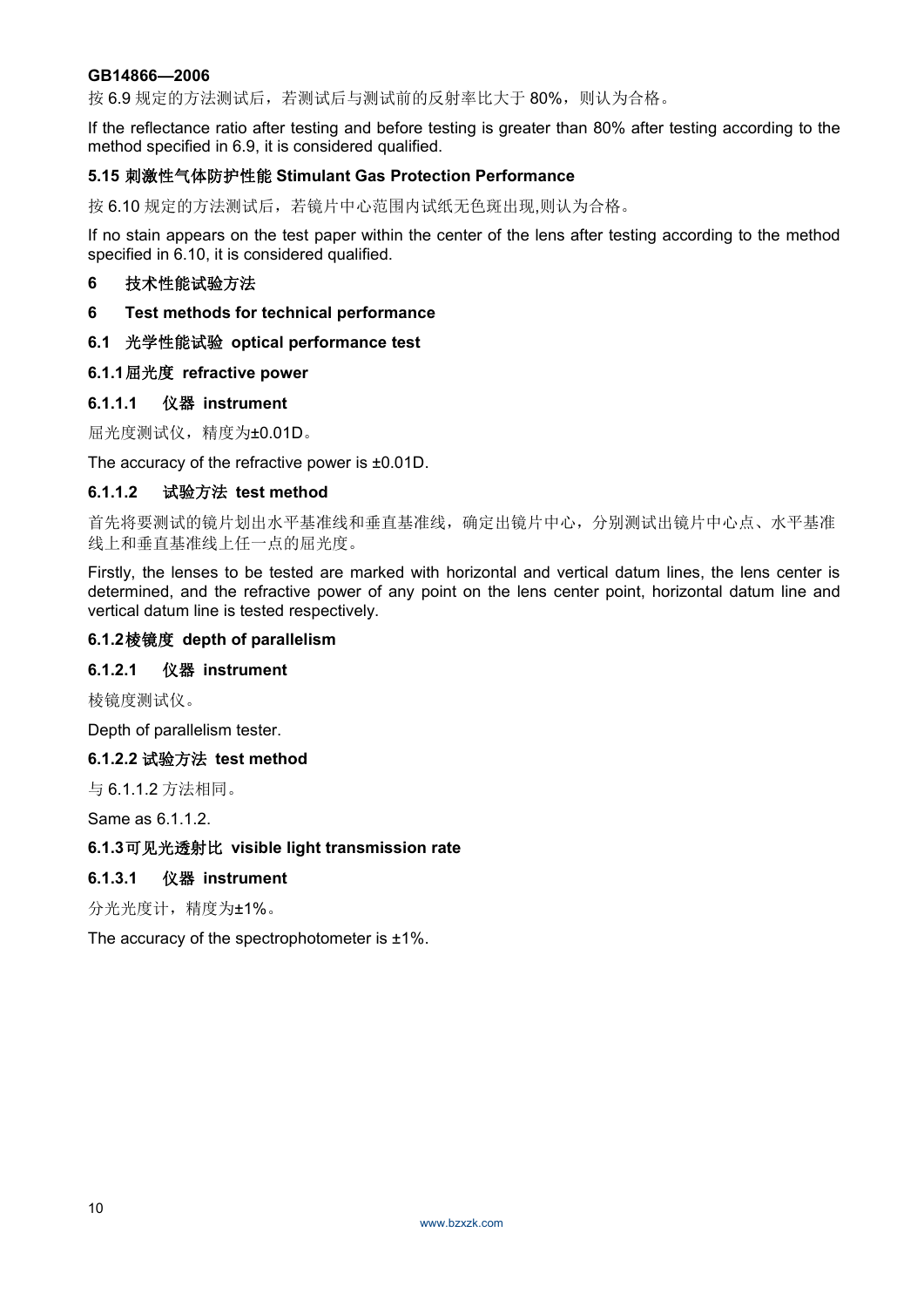### **6.1.3.2** 试验方法 **test method**

在规定的波长范围内,每隔 10nm 测取镜片透射比的读数, 计算出积分平均值。

In the prescribed wavelength range, the transmittance rate of the lens is measured every 10 nm, and the average integral value is calculated.

#### **6.2** 抗冲击性能试验 **impact resistance test**

#### **6.2.1**镜片 **lens**

#### **6.2.1.1** 试验裝置 **Test device**

装置见图 1。基本结构可分上下二个部分,上半部是标高柱,与标高柱连接的部分是定位尺,并可任意调 节,上下自由滑动;所需高度可用固定螺栓定位,定位尺的外端有一钢球投放孔,孔的中心对准测试样品 的中心。下半部分为样品基座,有钢制圆筒和压圈组成,圆筒的内径比待测镜片的直径小 5mm,压圈的 质量为 250g,其内径与圆筒的内径相同,外径略大于圆筒。待测镜片的上、下两个表面各放有一厚度为 3mm, 布氏硬度为 40±5 的橡胶垫圈, 其内径与圆筒相同。对于有曲率的镜片, 则圆筒和压圈的曲率应分 别与镜片的凹凸面相符。

The device is shown in Figure 1.The basic structure can be divided into two parts, the upper part is an elevation column, and the part connected with the elevation column is a positioning ruler, which can be adjusted arbitrarily and slides freely up and down; the required height can be positioned with fixed bolts, the outer end of the positioning ruler has a steel ball drop hole, and the center of the hole is aligned with the center of the test sample. The lower half is a sample base, consisting of a steel cylinder and a pressing ring. The inner diameter of the cylinder is 5 mm smaller than the diameter of the lens to be measured, and the quality of the pressing ring is 250 g. The inner diameter of the cylinder is the same as that of the cylinder, and the outer diameter is slightly larger than that of the cylinder. The upper and lower surfaces of the lenses to be tested are each provided with a rubber washer with a thickness of 3mm and a Brinell hardness of 40±5, the inner diameter of which is the same as that of the cylinder. For lenses with curvature, the curvature of the cylinder and the pressing ring must correspond to the concave-convex surface of the lens, respectively.



1——标髙柱;

1——Standard post;

2——压圈;

2——Press ring;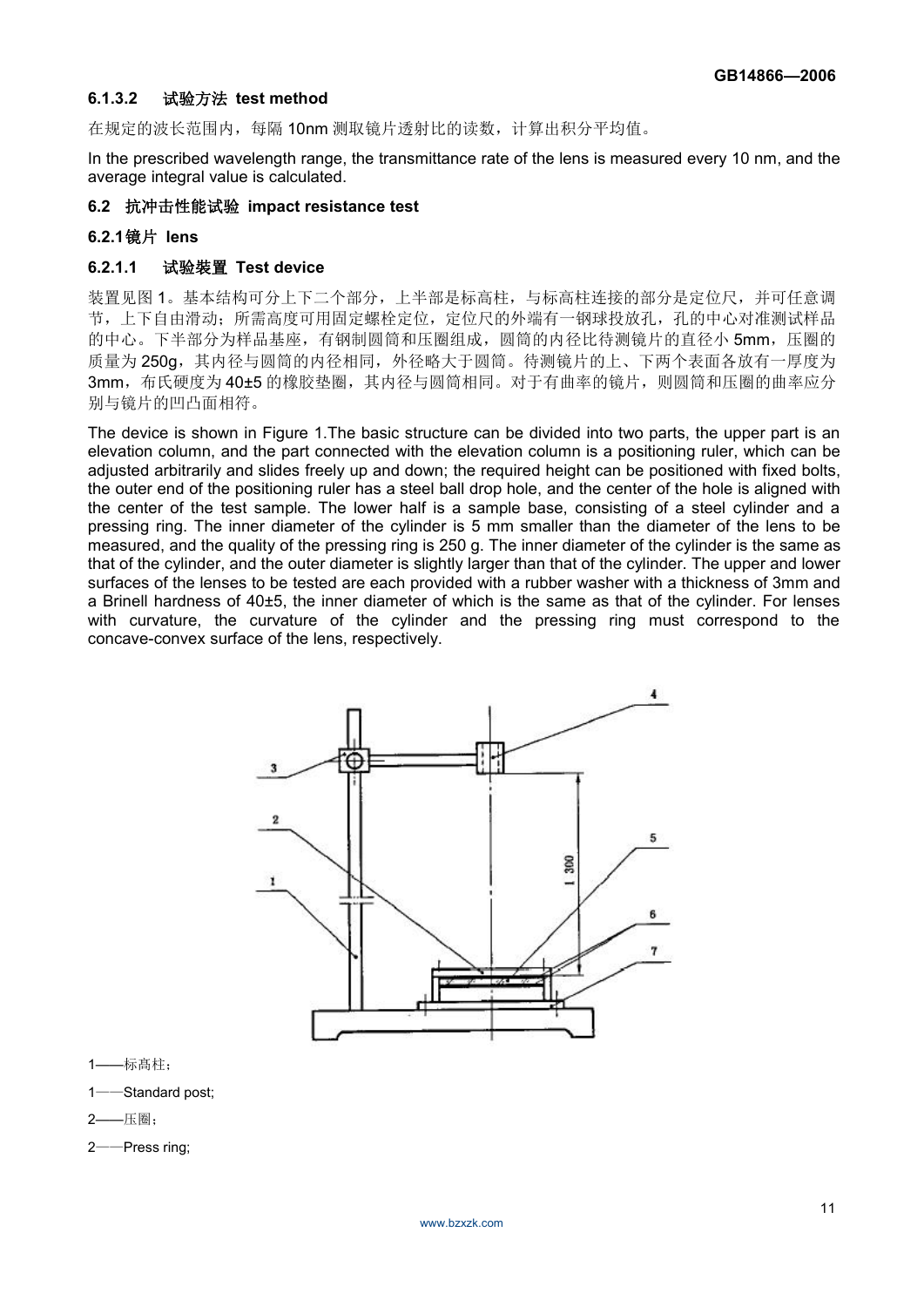- 3——定位支架;
- 3——Positioning bracket;
- 4——钢球投放孔;
- 4——Steel ball drop hole;
- 5——试样;
- 5——Sample;
- 6——橡胶垫圈;
- 6——Rubber gasket;
- 7——试样基座。
- 7——Sample base.

# 图 **1** 抗冲击性能试验装置**(**镜片)

### **Figure 1 Shock resistance test device (lens)**

### **6.2.1.2** 试验步骤 **test procedure**

把垫有橡胶垫圈的镜片安放在圆筒上,把一张白纸和复写纸衬于镜片下,复写纸位于镜片一侧,再用压圈 和螺栓固定镜片的位置。调节装置到所需高度,并使钢球与圆筒中心相对,然后,不施加任何动能,使一 直径为 22mm、重约 45g 的钢球从 1.3m 高处垂直下落到待测镜片上。

Place the lens with rubber gasket on the cylinder, lined a piece of white paper and copy paper under the lens, the copy paper is located on one side of the lens, and fixed the position of the lens with press ring and bolt. Adjust the device to the desired height and make the ball relative to the center of the cylinder. Then, without applying any kinetic energy, make the ball with a diameter of 22 mm and a weight of about 45 g fall vertically from the height of 1.3 m to the lens to be tested.

### **6.2.1.3** 试验温度要求 **test Temperature Requirements**

对于有机镜片或胶合镜片,测试温度在 23°C±3°C 范围内;对于无机镜片, 在正常的室温中进行。

For organic lenses or cemented lenses, the test temperature is in the range of 23°C±3°C; for inorganic lenses, it is carried out at normal room temperature.

#### **6.2.2**眼护具 **eye-protectors**

#### **6.2.2.1** 试验装置 **test device**

试验装置见图 2。头模由硬木制成,水平放置在底座上,并用螺栓固定其位置。

The test apparatus is shown in Figure 2. The die is made of hardwood, placed horizontally on the base and bolted to its position.

注:本标准中测试用头模应符合 GB/T2428 中成年男子头面部的尺寸要求。

Note: The head mold for testing in this standard shall meet the size requirements of head and face of adult men in GB/T2428.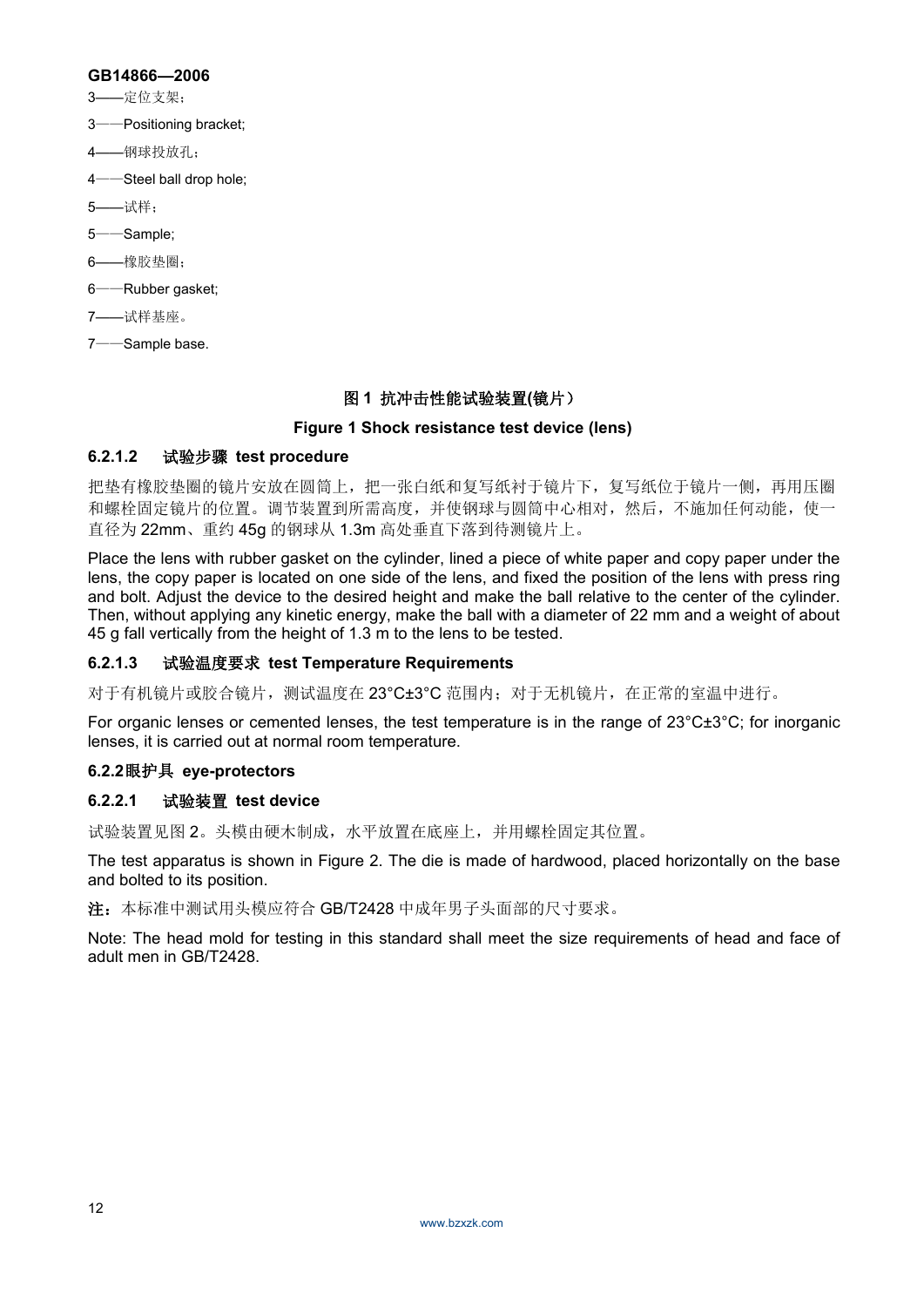

1——标髙柱;

- 1——Standard post;
- 2——定位支架;
- 2——Positioning bracket;
- 3——钢球投放孔;
- 3——Steel ball drop hole;
- 4——眼护具;
- 4——Eye-protectors;
- 5——头模。
- 5——Head die.

### 图 **2** 抗冲击性能试验装置(眼护具)

#### **Figure 2 Impact resistance test device (eye-protectors)**

#### **6.2.2.2** 试验步骤 **test procedure**

将待测眼护具按使用的正常位置戴在头模上。头模和眼护具间插人一张白纸和复写纸,白纸在头模一方, 复写纸在镜片一方,钢球投放点在眼护具的正上方,着落点为:

Put the eye-protector to be tested on the head mold according to the normal position used. A sheet of white paper and duplicate paper is inserted between the head mold and eye protector. The white paper is on the head mold side, the duplicate paper is on the lens side, and the steel ball is placed directly above the eye protector. The landing point is:

- a) 镜片中心 5mm 范围内;
- a) within 5 mm of the center of the lens;
- b) 框架鼻梁处;
- b) at the nose bridge of the frame;
- c) 框架的二个铰链处。
- c) two hinges of the frame.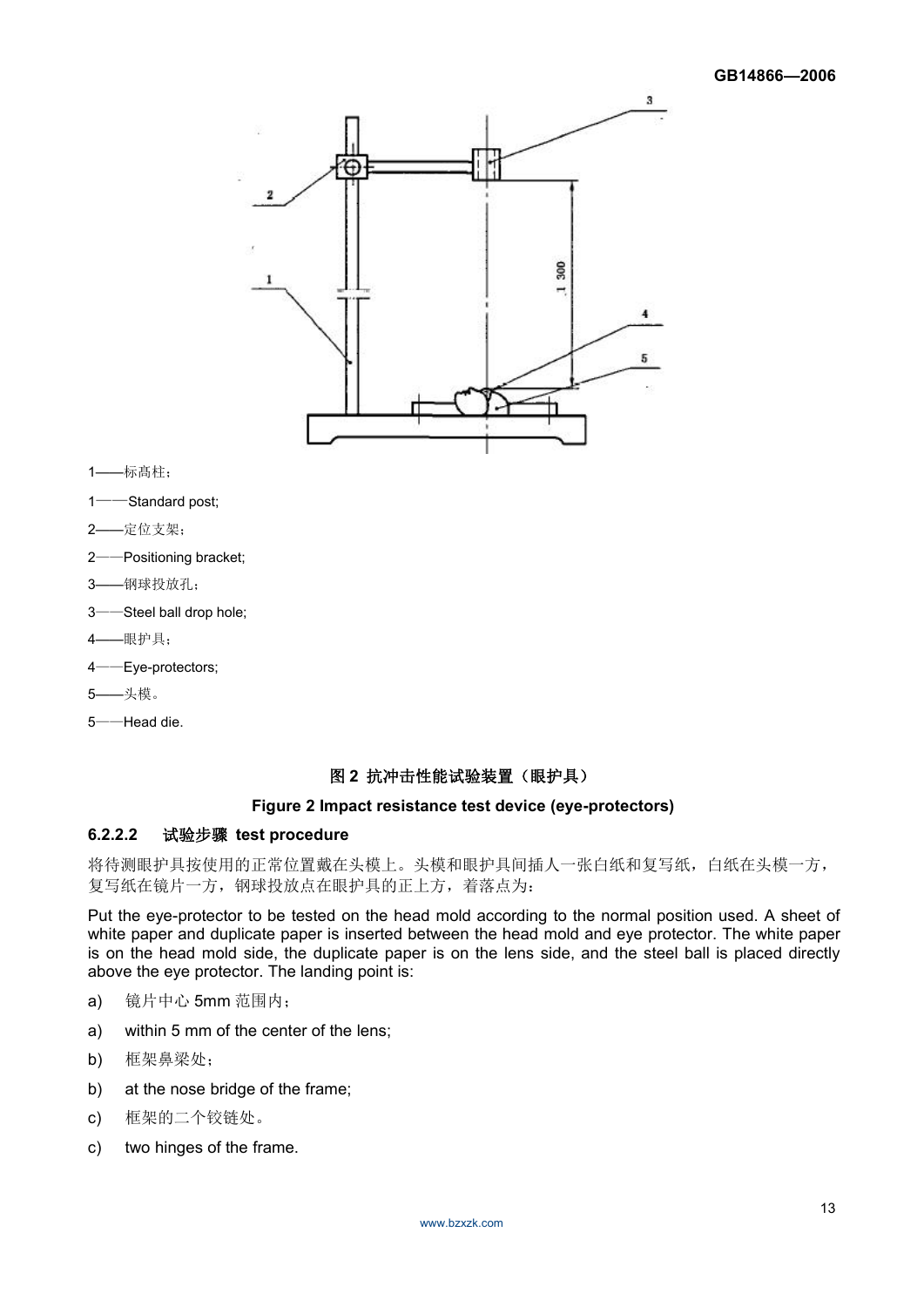#### **6.2.2.3** 试验温度要求 **test Temperature Requirements**

The test shall be carried out within 30 seconds after completion of heat preservation.

a) 在试验前把眼护具放人 55°C±2°C 的恒温箱内,保温 1h;

a) Put eye-protectors in a constant temperature box of 55°C±2°C for 1 hbefore the test;

b) 在第二次试验前,把眼护具冷却到-5°C±2°C,并保温 1h;对用于低温作业的眼护具,应冷却到 -20°C±2°C 并保温 4h。

b) Before the second test, cool the eye-protector to -5 $\degree$ C $\pm$ 2 $\degree$ C and keep it warm for 1 h; for the eye protector used for low temperature operation, cool it to -20°C±2°C and keep it warm for 4 h.

试验应在完成保温后 30**s**内实施。

The test shall be carried out within 30 seconds after completion of heat preservation.

#### **6.3** 耐热性能试验 **heat resistance test**

把试样放入温度为 67°C±2°C 的水中, 保温 3min 后取出, 立即放人 4°C 以下的水中, 取出后按 6.1 的方 法对其进行光学性能试验。

Put the sample into the water with temperature of  $67^{\circ}$ C $\pm$ 2 $^{\circ}$ C, take it out after 3 minutes of heat preservation, put it into the water below 4°C immediately, take it out and carry out the optical performance test according to the method of 6.1.

### **6.4** 耐腐蚀性能试验 **corrosion resistance test**

测定眼护具金属组件的耐腐蚀性能,首先通过清除其粘附物,然后浸人质量分数 10%氯化钠沸水溶液,浸 泡 15min。从此溶液中取出,再浸入质量分数 10%氯化钠常温水溶液,浸泡 15min,取出后勿擦除粘附液, 放在室温下干燥 24h, 然后用温水洗清, 并待其干燥。视表面有无氧化现象。

To determine the corrosion resistance of metal components of eye-protectors, firstly, by removing their adhesives, and then immersing them in 10% sodium chloride boiling water solution by mass fraction for 15 minutes. Remove from this solution, then immerse in 10% sodium chloride aqueous solution at room temperature, soak for 15 minutes, do not erase the adhesive after removal, dry at room temperature for 24 h, then wash with warm water, and wait for drying. It depends on whether there is oxidation on the surface.

#### **6.5** 有机镜片表面耐磨性能试验 **surface Wear Resistance Test of Organic Lens**

#### **6.5.1**试验装置 **test device**

试验装置由落砂试验装置(见图 3)和镜片表面磨损率测试仪(或雾度仪)组成。

The test device consists of a sand drop test device (see Figure 3) and a lens surface wear rate tester (or nebulometer).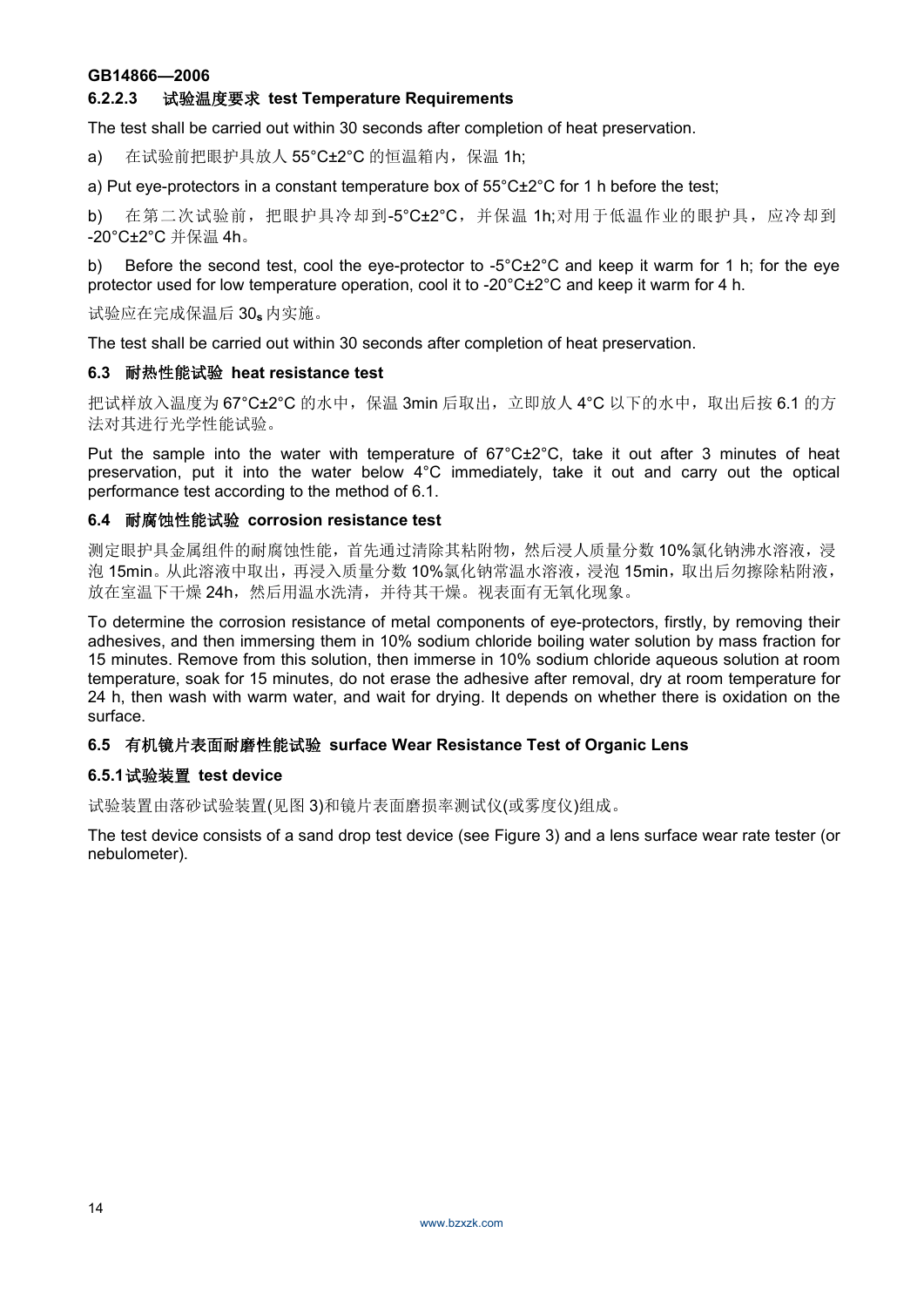

- 1——固定漏斗;
- 1——Fixed funnel;
- 2——磨料承接箱;
- 2——Abrasive bearing box;
- 3——镜片夹持台;
- 3——Lens gripping table;
- 4——电动机;
- 4——Motor;
- 5——导管;

(a) 漏斗 funnel (b) 镜片夹持台 lens gripping table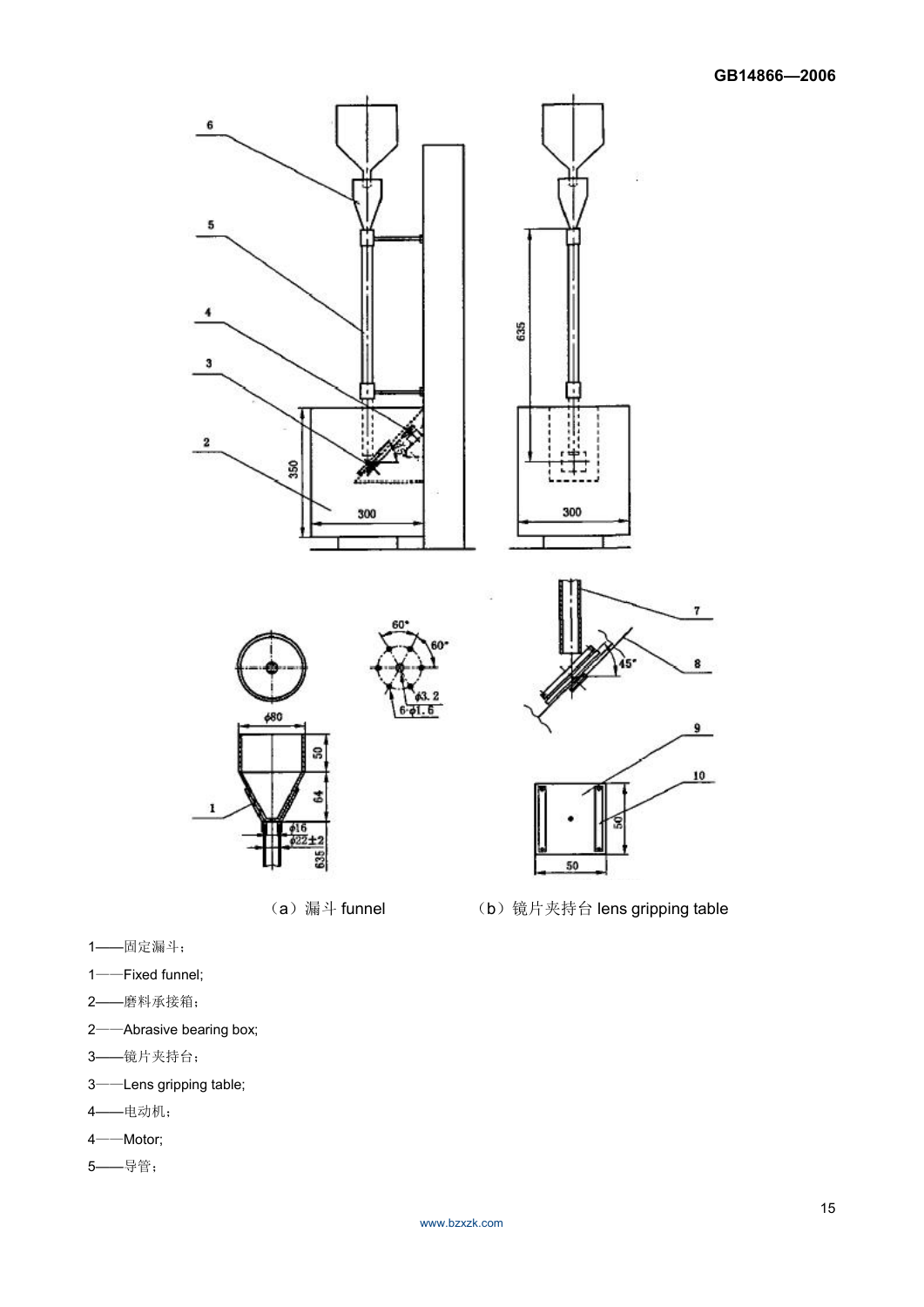- 5——Catheter;
- 6——漏斗;
- 6——Funnel;
- 7——导管;
- 7——Catheter;
- 8——皮带;
- 8——Belt;
- 9——镜片夹持台;
- 9——Lens gripping table;
- 10——夹具。
- 10——Fixture.

# 图 **3** 落砂试验装置

**Figure 3 Sand drop test device**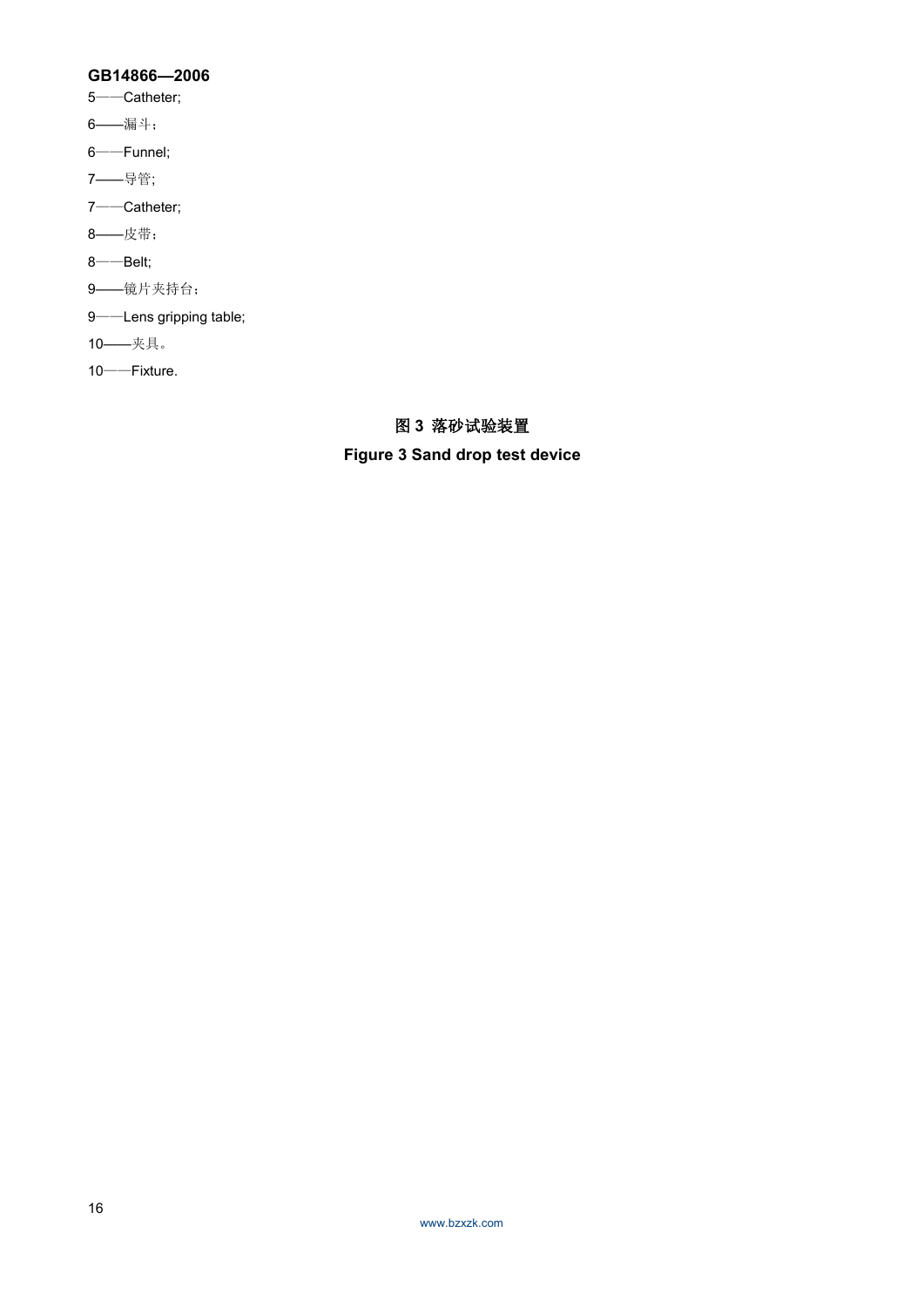#### **6.5.2**试验步骤 **test procedure**

试验前,先测试样的雾度值,然后把试样装夹到图 3 所示的落砂试验机的转盘上,转盘转动时, 落下磨料, 清洗镜片表面后,再测定其雾度值,计算其表面磨损率 *H*。

Before the test, the mist value of the sample is tested first, and then the sample is clamped on the turntable of the sand-blasting test machine shown in Figure 3. When the turntable rotates, the abrasive is dropped. After cleaning the lens surface, the mist value is measured and the surface wear rate H is calculated.

镜片表面磨损率 *H* 的计算按式(1)进行:

The calculation of wear rate H of lens surface is carried out according to formula (1):

式中: カラン アンチャン アンチャン こうしょう こうしょう こうしょう

In the formula:

*H——*镜片表面磨损率,%

*H* - Lens surface wear rate,%

*Te*——全透射率,为全透射光通量与入射光通量的比值;

 $T_e$  - Total transmittance, which is the ratio of total transmittance to incident light flux;

*Td*—散射光透射率。

 $T_d$  - Transmittance of scattered light.

散射光透射率按式(2)计算。

The transmittance of scattered light is calculated by formula (2).

式中: カラン アンチャン アンチャン こうしょう こうしょう こうしょう

In the formula:

*Td——*散射光透射率;

*Td*——Transmittance of scattered light;

*T* <sup>1</sup>——入射光通量,%;

*T* <sup>1</sup>——Incident light flux,%;

*T*2——全透射光通量,%;

 $T_2$ —— total transmission light flux, %;

*T*3——由于装置所引起的杂散光通量,%;

 $T_3$ ——stray light flux due to the device, %;

*T*4——由于装置和镜片所引起的杂散光通量,%。

*T*4——Stray light flux due to device and lens,%.

#### **6.5.3**试验条件 **test conditions**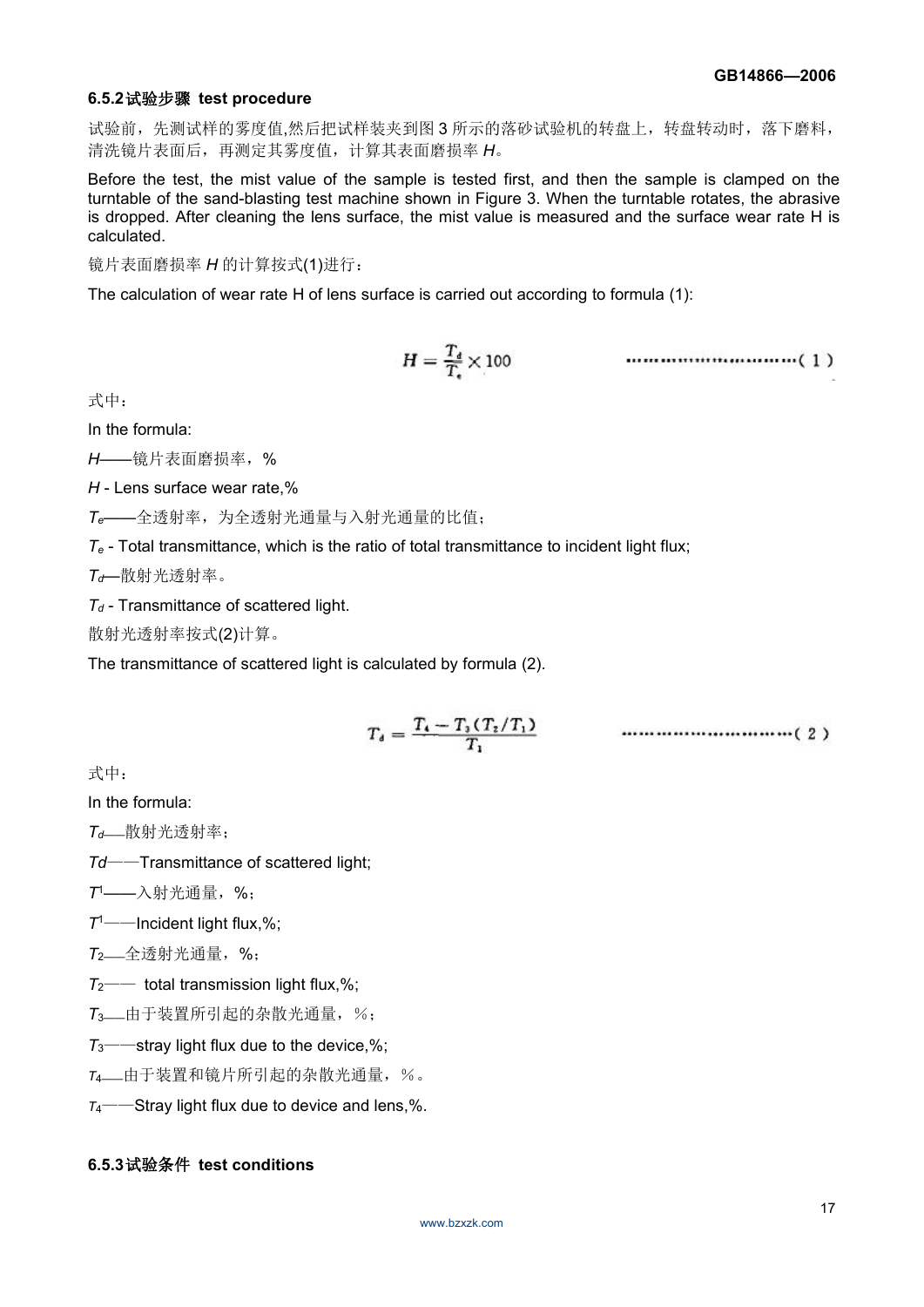- (1) 磨料质量为 400g;
- (1) Abrasive quality is 400 g;
- (2) 磨料下落量每分钟约为 60g~80g;
- (2) Abrasive drop is about 60g-80g per minute;
- (3) 磨料应垂直下落在镜片中心,井与镜片表面成 45°;

(3) The abrasive must fall vertically in the center of the lens, with the well 45 degrees from the lens surface;

- (4) 镜片夹的转速为 5r/min;
- (4) The speed of lens clamp is 5r/min;
- (5) 磨料为人造金刚砂(SiC),粒度为 125μm 以上;
- (5) The abrasive is artificial diamond (SiC) with a particle size of more than 125  $\mu$  m;
- (6) 磨料每应用 10 次后,检验一次粒度,使其在规定的范围内。以使用 50 次为限度。

(6) After 10 times of abrasive application, check the particle size once to make it within the specified range. Use 50 times as limit.

#### **6.6** 防高速粒子冲击性能试验 **high-speed particle impact resistance test**

### **6.6.1**试验装置 **test device**

装置由发射器、计时器和标准头模组成,见图 4。

The device consists of a transmitter, a timer and a standard head mold, as shown in Figure 4.

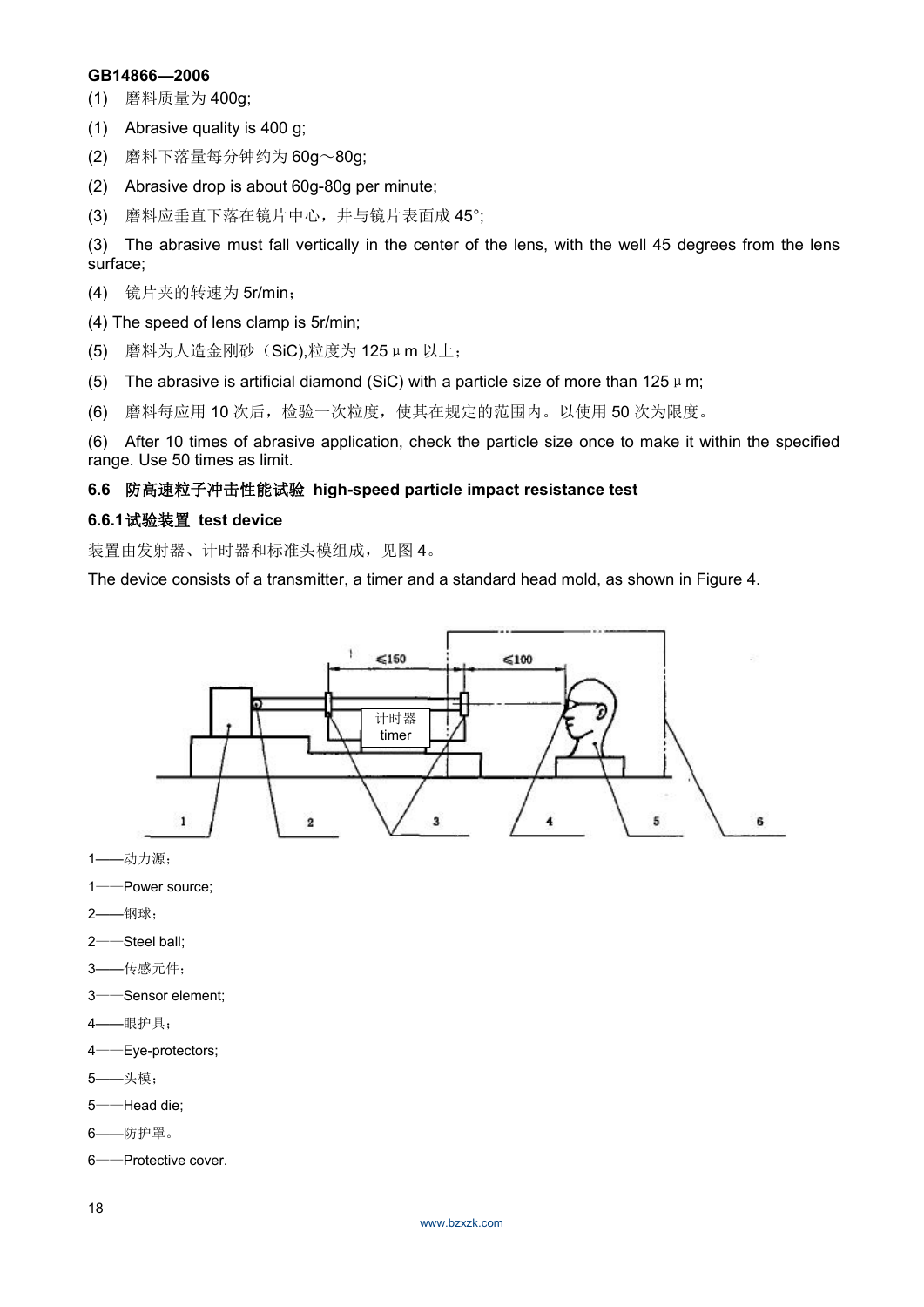# 图 4 抗高速粒子冲击试验装置

**Figure 4 High-speed particle impact test device**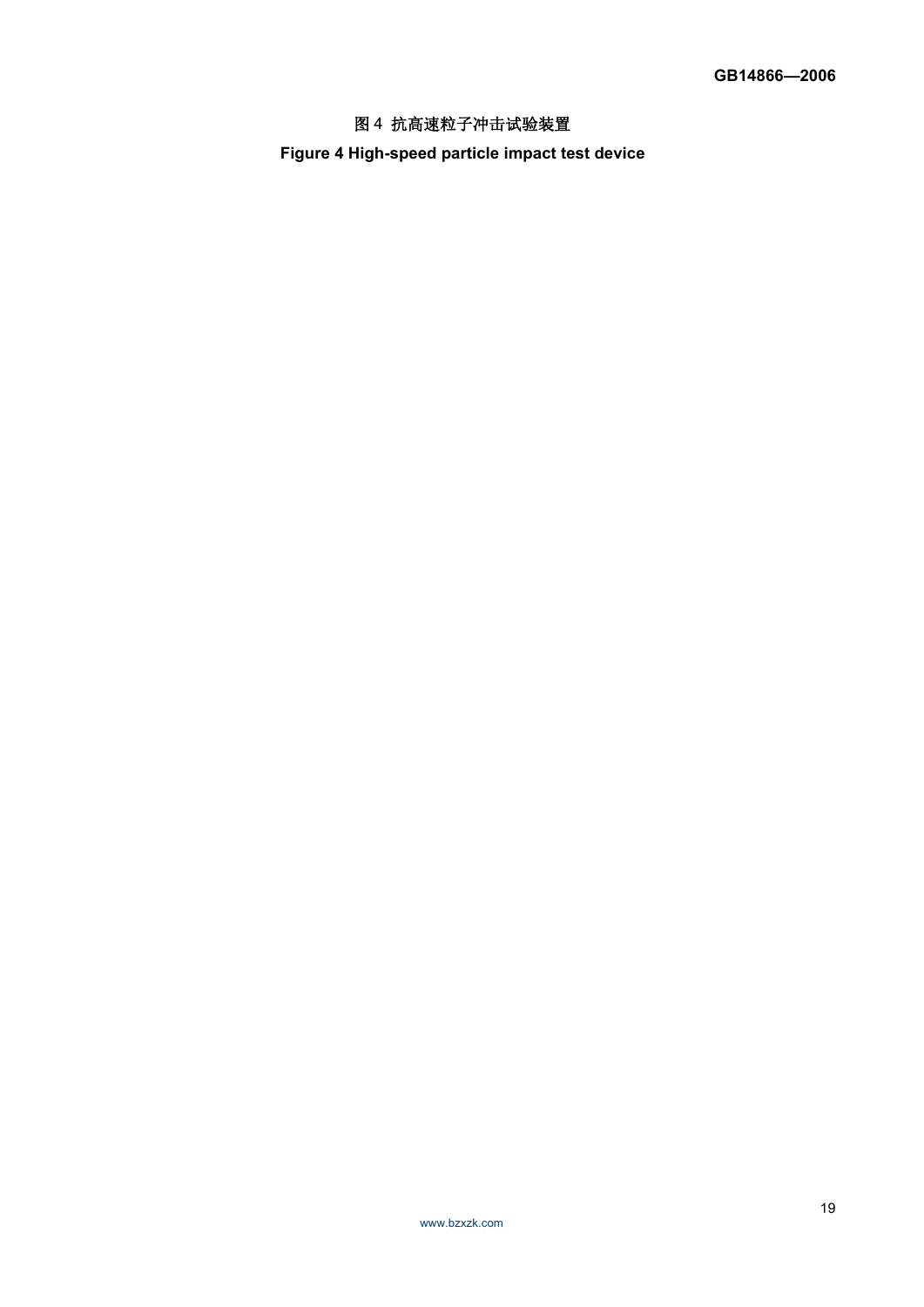标准头模用金属制成,发射器主要由一适当尺寸的钢管组成,并能按表 2 速度发射直径为 6mm 的钢球, 钢球位于发射管的尾部,用弹簧或压缩空气提供动力,以保证钢球有一恒定的出射速度和撞击方向。计时 器可由传感元件和计时器组成,并能记录钢球通过二传感元件的时间,单位为微秒级,传感元件的距离应 不超过 150mm,试样、钢球的弹着点周围都应密封,以防伤人。

The standard head mold is made of metal. The launcher is mainly composed of a steel tube of appropriate size and can launch a steel ball with a diameterof 6 mm at the speed of Table 2. The steel ball is located at the tail of the launching tube and powered by spring or compressed air to ensure that the steel ball has a constant launching speed and impact direction. The timer can be composed of a sensing element and a timer, and can record the time when the steel ball passes through the two sensing elements in microseconds. The distance of the sensing element must not exceed 150 mm. The samples and the balls must be sealed around the bouncing points to prevent injury.

### **6.6.2**试验步骤 **test procedure**

将待测眼护具按正常使用要求置于标准头模上,眼护具头箍的松紧程度按制造厂说明书调节,用适当尺寸 的复写纸和白纸插人镜片和头模之间(复写纸在眼护具的一方,白纸在头模的一方),眼护具和头模的组 合装置位于发射器的正前方。从发射管的喷嘴到钢球撞击点的直线距离尽可能小,然后以选定的速度,对 准双镜片眼护具的每一镜片中心发射钢球,单镜片眼护具的钢球撞击点处于镜片的中心水平线上,并与其 垂直中线各相距 33mm(见图 5)。发射方向应与眼护具镜片表面垂直。

Place the eye-protectors to be tested on the standard head mold according to the normal use requirements, adjust the tightness of the eye-protectors head hoop according to the manufacturer's instructions, insert appropriate size copy paper and white paper between the lens and the head mold (copy paper is on one side of the eye-protectors, white paper is on one side of the head mold), and the combination device of the eye protector and the head mold is located in front of the transmitter. The straight-line distance from the nozzle of the transmitting tube to the impact point of the ball is as small as possible, and then the ball is launched at the center of each lens of the double-lens eye-protectors at the selected speed. The impact point of the ball of the single-lens eye protector is on the center horizontal line of the lens and 33 mm away from its vertical midline (see Figure 5).The direction of emission shall be perpendicular to the surface of eye protection lens.

![](_page_23_Figure_6.jpeg)

#### 图 **5** 单镜片的钢球撞击点

**Figure 5 Ball impact point of single lens**

#### **6.7** 熔戳金属和炽热固体防护性能试验

**6.7 Protective performance test of melting stamp metals and hot solids**

#### **6.7.1**熔融金属防护性能试验

#### **Protective performance test of molten metal**

#### **6.7.1.1** 试验装置 **test device**

试验装置如图 6 所示^由一带有抛射头的弹簧加重的活塞组成, 抛射头的中心凹陷, 用来盛放熔融金属。 一固定台架安装在抛射头的上面,其中心孔允许熔融金属通过。熔融金属向上抛射到镜片表面的额定距离 为 250mm。

20 The test apparatus is shown in Figure 6  $\land$  consisting of a Spring-Weighted piston with a projector head with a central recess used to hold molten metal. A fixed bench is mounted above the projector head with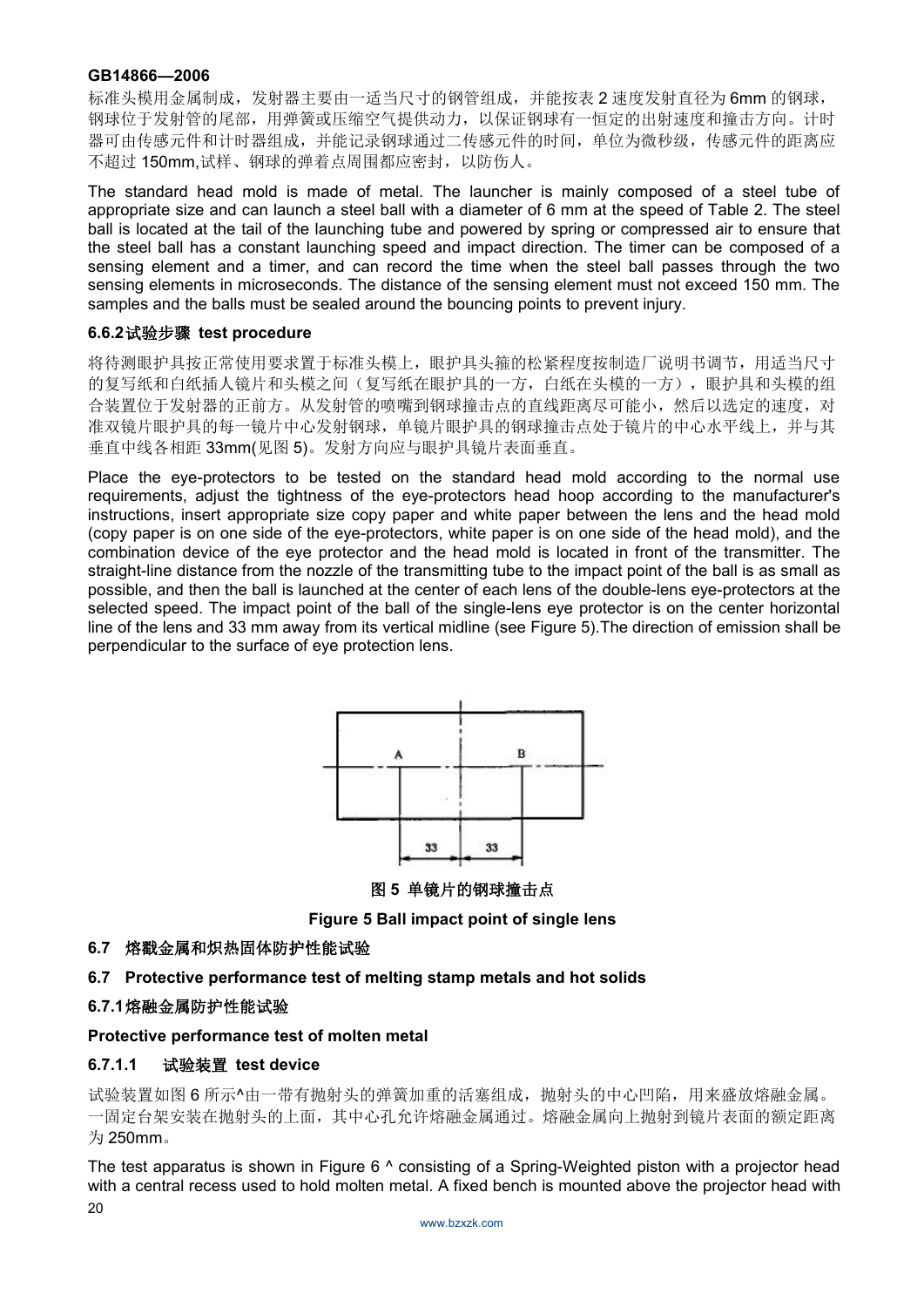a central hole allowing molten metal to pass through. The nominal distance at which molten metal is projected upward onto the lens surface is 250 mm.

#### **6.7.1.2** 试验步骤 **test procedure**

把试样固定在规定的位置,并对准抛射头中心。加载抛射物,抛射物为100g 灰口铸铁,将抛射物加热到 1450°C±20°C 的温度,放到抛射头上,释放踏板,弹簧驱动抛射头垂直向上直到撞击止动板,抛射物向着 试样被抛出。

Fix the sample at the specified position and align the center of the projector. Load the ejector, the ejector is 100g gray cast iron, heat the ejector to the temperature of  $1450^{\circ}$ C $\pm$ 20°C, put it on the ejector, release the pedal, spring drive the ejector vertically upward until it hits the stop plate, and the ejector is ejected toward the sample.

#### **6.7.2**炽热固体防护性能试验 **protection performance test of incandescent solid**

#### **6.7.2.1** 试验装置 **test device**

试验装置见图 7,漏斗由隔热材料制成并与试样中心对准。

The test apparatus is shown in Figure 7. The funnel is made of insulating material and aligned with the center of the sample.

#### **6.7.2.2** 试验步骤 **test procedure**

把试样按要求装入夹具,预热一直径为 6.5mm 的钢球到 1030°C,从炉内取出,立即放进漏斗内,并开始 记录试验时间。

Load the sample into the fixture as required, preheat the steel ball with a diameter of 6.5mm to 1030°C, take it out of the furnace, put it into the funnel immediately, and start recording the test time.

### **6.8** 化学雾滴防护性能试验 **Protective performance test of chemical mist droplets**

#### **6.8.1**试验装置 **test device**

**6.8.1.1** 用一块具有吸收性能的绒布覆盖头模,绒布的面积质量为 185g/m<sup>2</sup>。

**6.8.1.1** Cover the die with a piece of wool cloth with absorbability, and the area mass of the wool cloth is 185g/m2.

**6.8.1.2** 喷雾器:能产生细微微滴。

**6.8.1.2** Sprayer: It can produce tiny droplets.

**6.8.1.3** 试纸:约 180mm×100mm 的白色吸水纸,浸入浓度为 0.1mol/L 的碳酸钠溶液。

**6.8.1.3** Test paper: white absorbent paper of about 180 mm \* 100 mm, immersed in 0.1 mol/L sodium carbonate solution.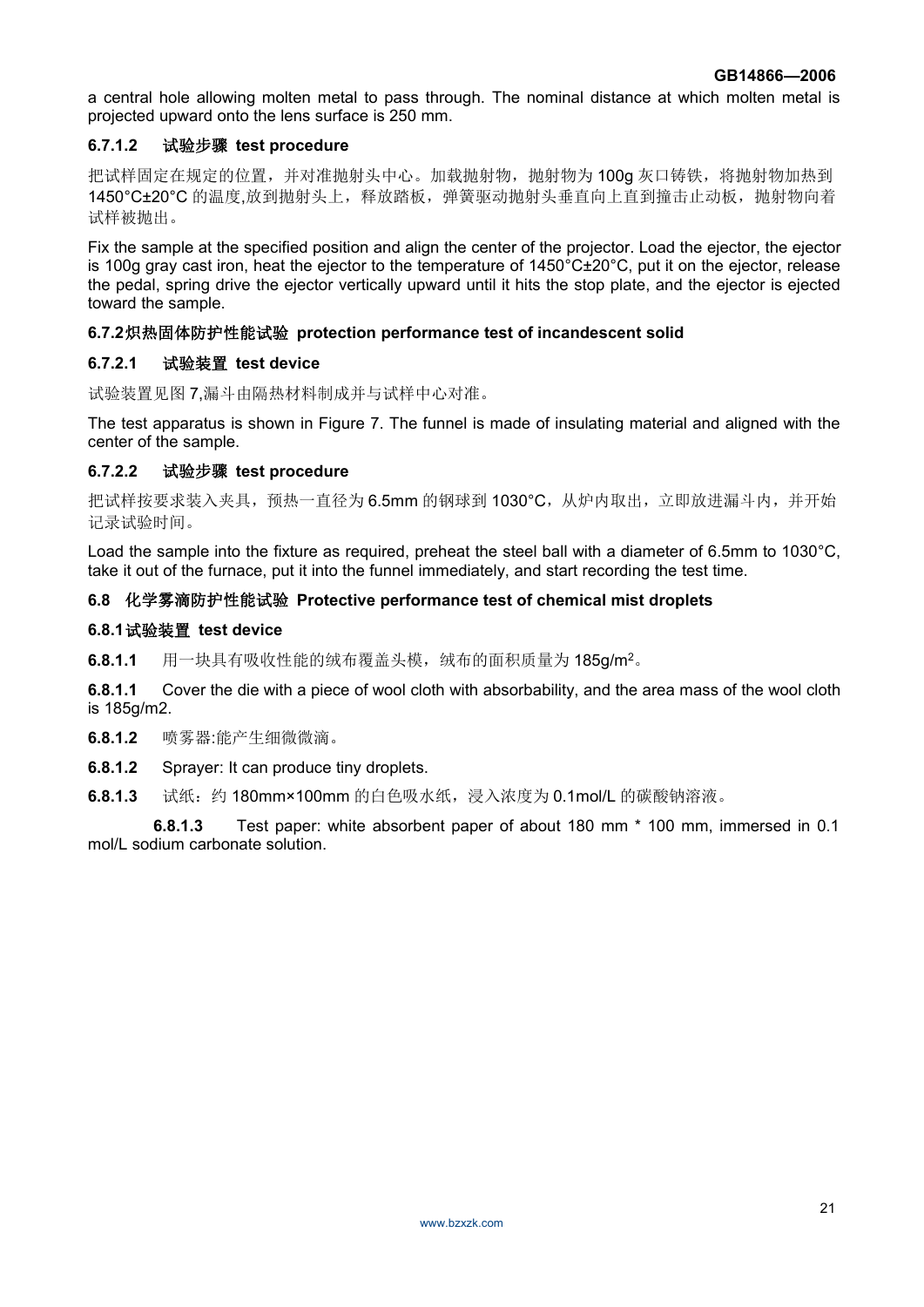![](_page_25_Figure_1.jpeg)

- 1——缸体;
- 1——Cylinder block;
- 2——弹簧释放扳机;
- 2——Spring release trigger;
- 3——抛射物;
- 3——Projectile;
- 4——目镜;
- 4——Eyeglasses;
- 5——夹具;
- 5——Fixture;
- 6——防护罩;
- 6——protective cover;
- 7——压板(重约 7,5kg);
- 7--- Press plate (weight about 7,5kg);
- 8——目镜底座;
- 8——eyepiece base;
- 9——止动板;
- 9——Stop plate;
- 10——抛射头;
- 10——Projector;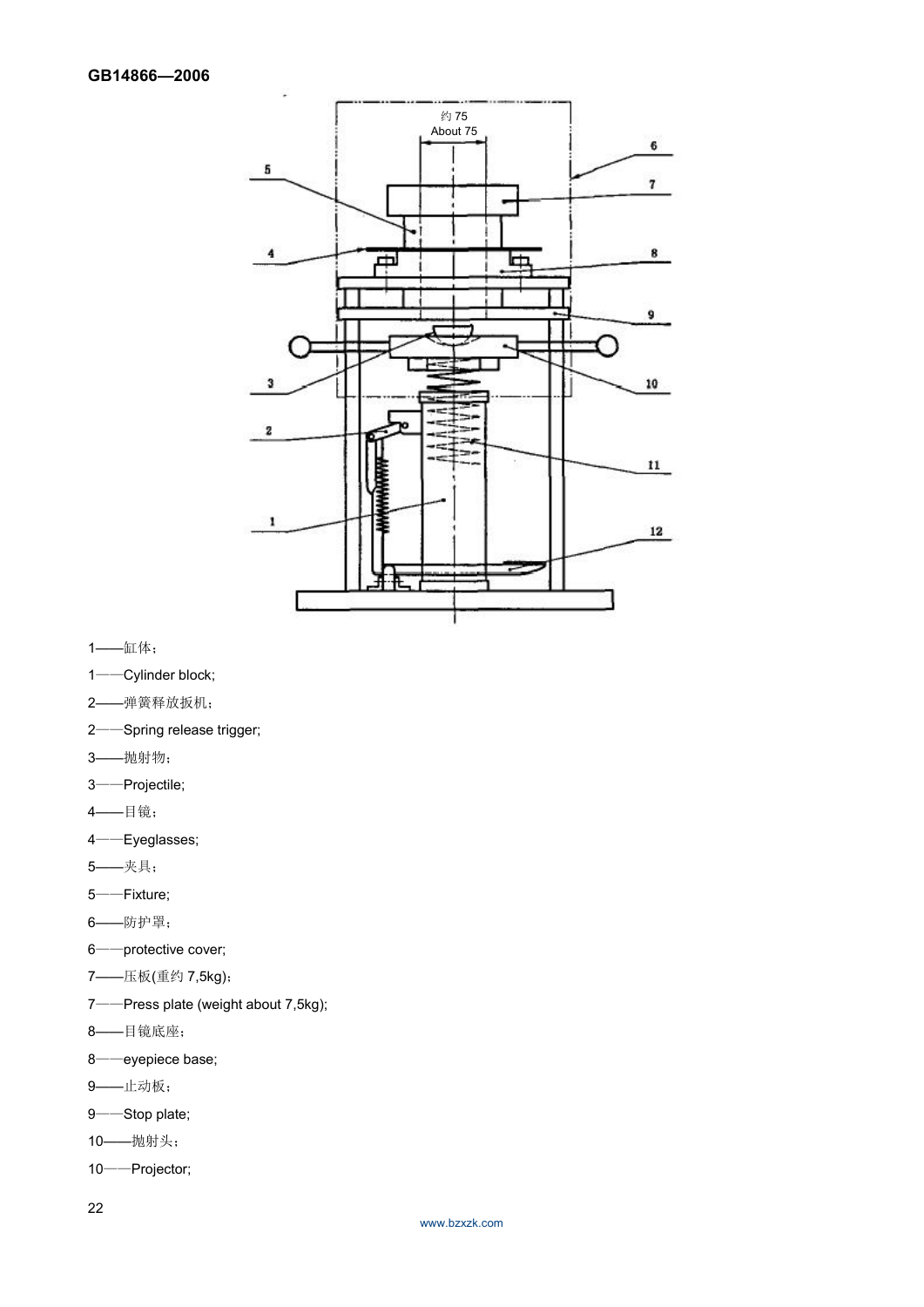11——弹簧;

11——Spring;

12——踏板。

12——Pedal.

### 图 **6** 防熔融金属试验装置

#### **Figure 6 Anti-molten metal testing device**

**6.8.1.4** 试剂:将 5g 酚酞溶解到 500mL 的甲醇,再加 500mL 的水,不断搅拌,滤去沉淀物,以获得 1L 的试剂。

**6.8.1.4** Reagent: Dissolve 5 g of phenolphthalein into 500 mL of methanol, add 500 mL of water, stir continuously, and filter the precipitate to obtain 1 L of reagent.

#### **6.8.2**试验步骤 **test procedure**

按正常要求将眼护具戴于头模上,在头模和眼护具间放人试纸。喷射试剂,水雾以 20mL/min~30mL/min 喷出,喷雾器和头模相隔 600mm,喷射时间约为 10s, 从各个方向对头模进行喷射。然后, 查看试样内试 纸。

Put eye-protectors on the head mold according to normal requirements, and place test paper between the head mold and eye protector. Spray reagent, spray water mist at 20 mL/min  $\sim$  30 mL/min, sprayer and head die are 600 mm apart, spray time is about 10 s, spray head die from all directions. Then, look at the in-sample test paper.

注:为安全起见,建议此项检测在防护罩内进行。

Note: For the sake of safety, it is recommended to test in the protective cover.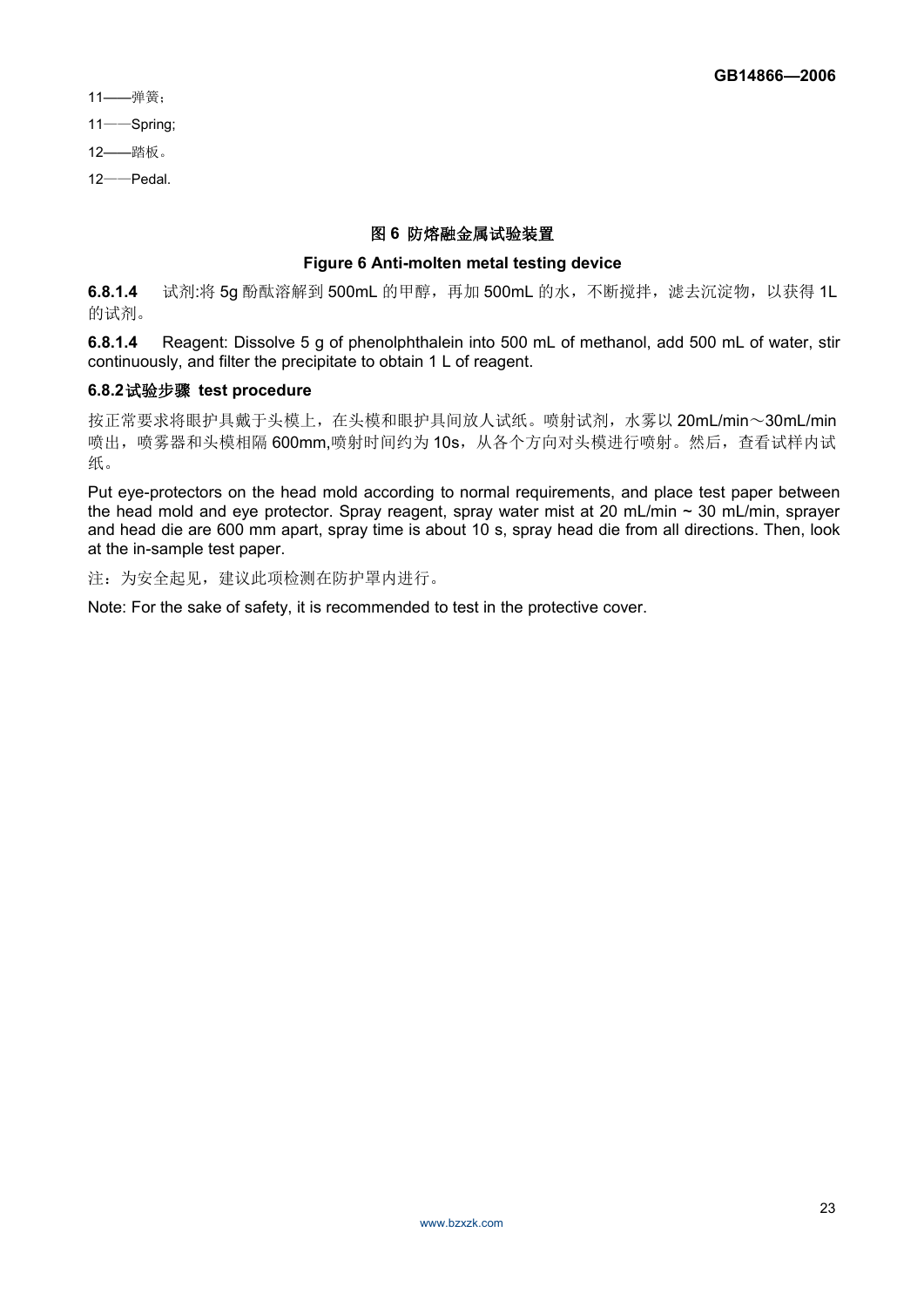![](_page_27_Figure_1.jpeg)

#### 1——漏斗;

- 1——Funnel;
- 2——试样;
- 2——Sample;
- 3*——*夹具;
- 3——Fixture;
- 4——支架。
- 4——Bracket.

### 图 **7** 防炽热固体试验装置

### **Figure 7 Anti-incandescent solid test device**

# **6.9** 粉尘防护性能试验 **dust protection performance test**

# **6.9.1**试验装置 **test device**

试验装置由发尘柜和光电反射计组成,如图 8,图 9。

The test device consists of a dust cabinet and a photoelectric reflector, as shown in Figure 8 and Figure 9.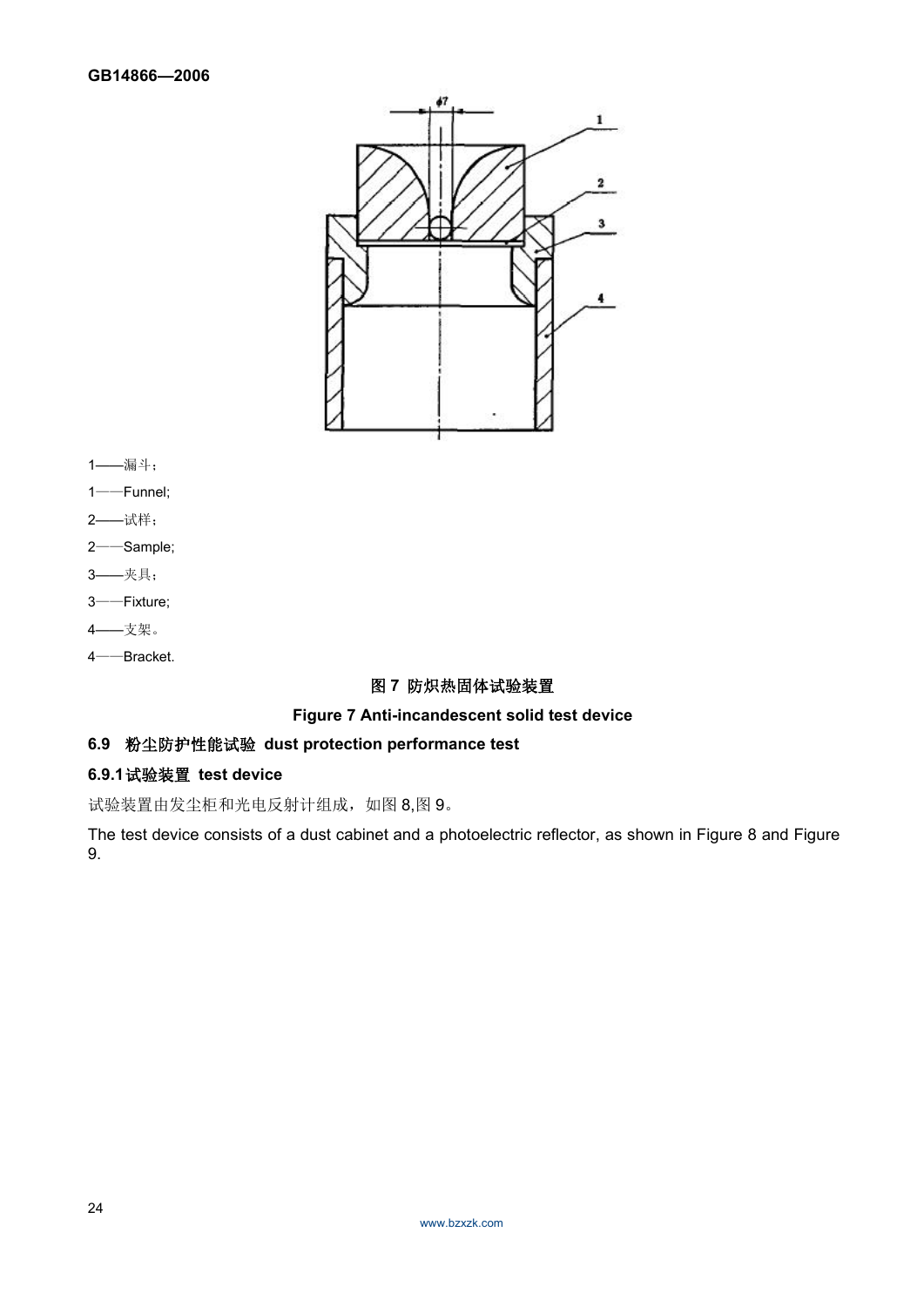![](_page_28_Figure_1.jpeg)

- 1——发尘柜(约 560mm×560mm×560mm);
- 1——Dust cabinet (about 560mm \* 560mm \* 560mm);
- 2——眼护具;
- 2——Eye-protectors;
- 3——头模;
- 3——Head die;
- 4——阻隔板;
- 4——Barrier plate;
- 5——粉尘收集装置;
- 5——Dust collection device;
- 6——空压机。
- 6——Air compressor.

# 图 **8** 发尘柜

### **Figure 8 Dust cabinet**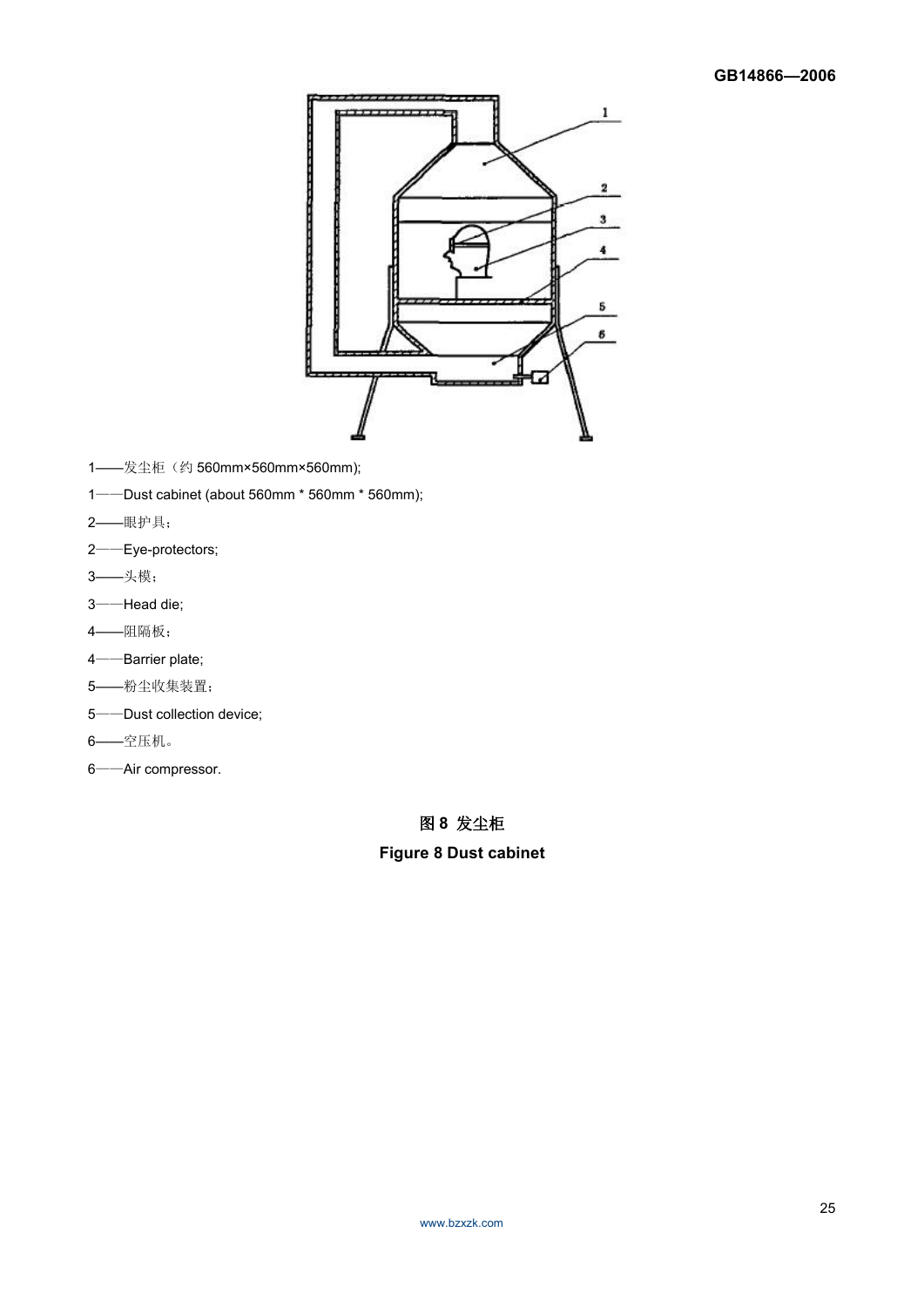**6.9.1.1** 发尘柜:内部尺寸为 560mm×560mm,下接一漏斗形底,要求密封,粉尘收集装置连接空气压缩 机,其风量约为 2.8m<sup>3</sup>/min,压力为 2255.5Pa,以一个合适的搅拌器,使得从空压机里吹出的气流产生涡 动。

**6.9.1.1** Dust cabinet: internal dimension is 560 mm \* 560 mm, next to a funnel-shaped bottom, it is required to be sealed, dust collection device is connected to the air compressor, its air flow is about 2.8 m<sup>3</sup>/min, the pressure is 2255.5 Pa, with a suitable mixer, so that the air flow from the air compressor produces eddy.

**6.9.1.2** 试验粉尘:1000g 煤粉放进发生箱,煤粉的粒径如表 4。

**6.9.1.2** Test dust: 1000g pulverized coal is put into the occurrence box, and the particle size of pulverized coal is as shown in Table 4.

### 表 **4** 煤粉的粒径

#### **Table 4 Particle size of pulverized coal**

| 滤网的额定网孔径/µm                               | 通过的百分比/%      |
|-------------------------------------------|---------------|
| Nominal mesh aperture/um of filter screen | Percentage /% |
| 250                                       | 95            |
| 125                                       | 85            |
| 90                                        | 40            |

**6.9.1.3** 用一块有吸收性能的绒布覆盖头模,绒布的面积质量为 185g/m<sup>2</sup>,试样按要求固定在头模。绒 布和试样间放一张潮湿白纸,在白纸上用铅笔标上直径为 57mm 的 2 个圆, 其中心的水平间距为 66mm。

**6.9.1.3** Cover the die with a piece of absorbent wool cloth, the area mass of the wool cloth is 185g/m2, and the sample is fixed to the die as required. A wet white paper was placed between the flannel and the sample, and two circles with a diameter of 57 mm were marked on the white paper with a pencil, with a horizontal distance of 66 mm between the centers.

**6.9.1.4** 光电反射计:用于反射率的测量。

**6.9.1.4** Photoelectric reflectometer: used for the measurement of reflectance.

仪器组成:干涉片,透镜,水银灯(放置在透镜的焦点处)以及传感器,如图 9。

Instrument composition: interference sheet, lens, mercury lamp (placed at the focus of lens) and sensor, as shown in Figure 9.

![](_page_29_Figure_14.jpeg)

1——白纸;

1——White paper;

- 2——传感器;
- 2——Sensor;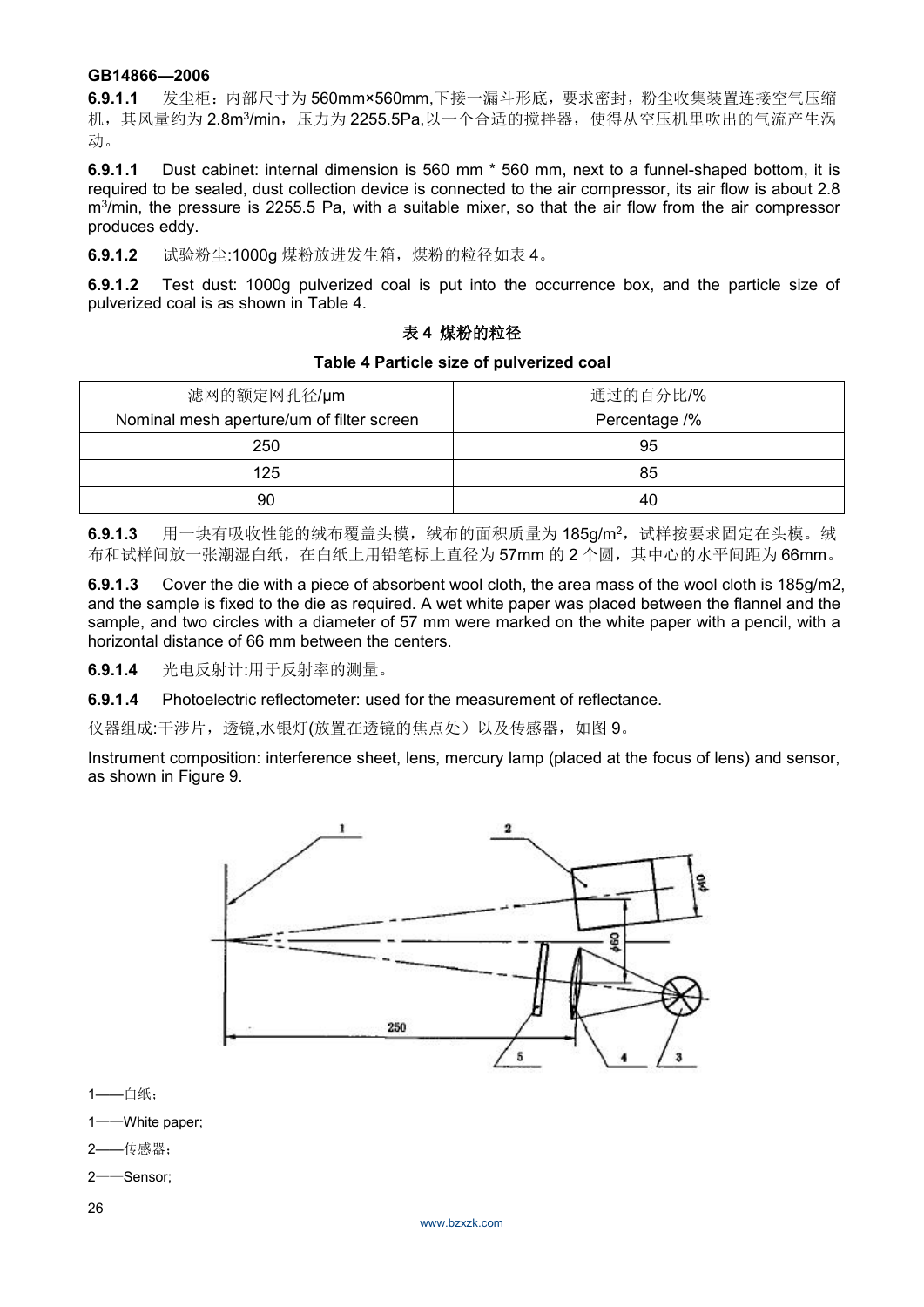3——水银灯;

3——Mercury lamp;

4——透镜;

 $4$ ——Lens;

5——干涉片(λ≈546nm)。

5——Interference sheet (λ≈546 nm).

### 图 9 光电反射计

#### **Figure 9 Photoelectric reflectometer**

#### **6.9.2**试验步骤 **test procedure**

粉尘试验前,先测试白纸的反射率。

#### Before dust test, test the reflectivity of white paper.

然后将安装试样的头模放人发尘箱,关紧玻璃罩,开动空压机,保持 1**min**,直到粉尘全部沉降,小心地 取出白纸, 测试其反射率, 然后计算其粉尘试验前后的反射率比。

Then put the head mold of the sample into the dust box, close the glass cover, start the air compressor and keep it for 1 min until the dust settles completely. Carefully take out the white paper, test its reflectivity, and then calculate its reflectivity ratio before and afterthe dust test.

#### **6.10** 有刺激性气体防护性能试验 **Stimulant Gas Protection Performance Test**

#### **6.10.1** 试验装置 **test device**

**6.10.1.1** 试验柜:一个密封性良好的玻璃罩,其内部尺寸为 560mm×560mm,以及一个密封并装有铰链的 盖。试验柜借助于鼓风机通气,鼓风机的风量为 1.4cm3/s,排气管接到外面大气中。

**6.10.1.1** Test cabinet: a well-sealed glass cover with an internal dimension of 560 mm \* 560 mm and a cap sealed and hinged.The test cabinet is ventilated by a blower with the air volume of 1.4 cm3/s and the exhaust pipe is connected to the outside atmosphere.

**6.10.1.2** 刺激性气体供给:采用氨气发生器,制取浓度约为 0.89g/mL 的氨气溶液,氨气发生器与试验柜 连接。

**6.10.1.2** Stimulant gas supply: ammonia generator is used to produce ammonia solution with concentration of about 0.89g/mL, and the ammonia generator is connected with the test cabinet.

6.10.1.3 硝酸汞溶液: 用 1mL 的质量分数为 65%~68%浓硝酸与蒸馏水配制成 100mL 硝酸溶液, 然后 加人 10g 的硝酸汞粉末。

**6.10.1.3** Mercury nitrate solution: 100 mL of nitric acid solution was prepared with 1 mL of concentrated nitric acid with mass fraction of 65%-68% and distilled water, and then 10 g of mercury nitrate powder was added.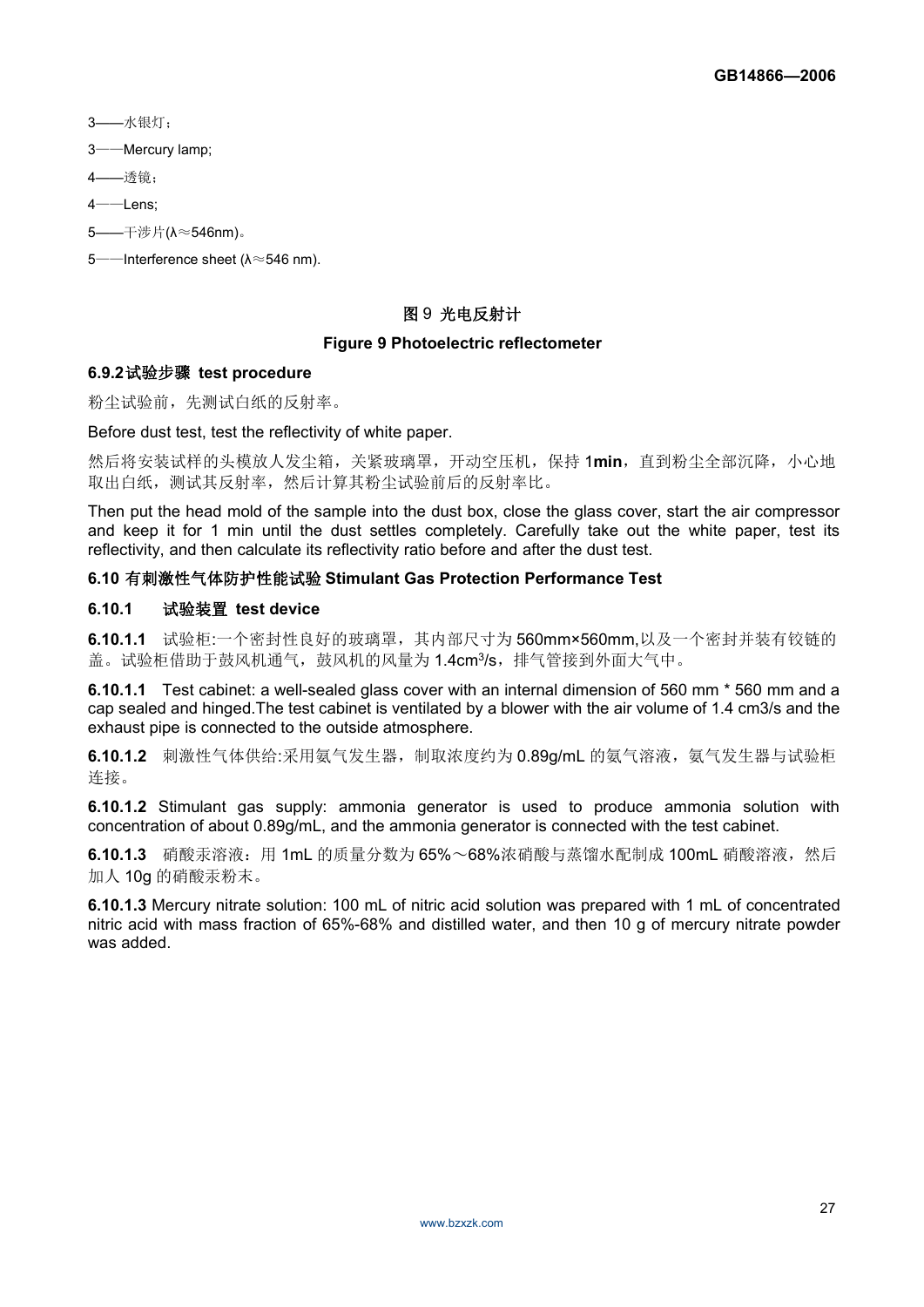6.10.1.4 试纸:用 180mm×100mm 的白色吸水纸,无硫化物,浸人已配制成的硝酸汞溶液,然后放人试 验柜内及头模和眼护具之间。

**6.10.1.4** Test paper: The prepared mercury nitrate solution is immersed in 180 mm \* 100 mm white absorbent paper without sulfide, and then placed in the test cabinet and between the head mold and eye-protector.

#### **6.10.2** 试验步骤 **test procedure**

将具有良好吸附性能的绒布覆盖头模,绒布的面积质量为 185g/m<sup>2</sup>,以双层厚度放置。然后按要求把试样固 定在头模上。在头模和眼护具之间放人试纸,将其放进毒气柜,试验拒内的氨气量由试纸控制。打开氨气 发生器,将氨气注入试验柜,待柜中的试纸呈褐色时,关闭试验柜进气孔后,让试样在氨气中保留 5min。 待试验柜内的气体清除干净后,取出试样,同时查看试样内试纸。

The wool cloth with good adsorption performance was covered with the head mold, and the area mass of the wool cloth was 185 g/m2, which was placed in the double layer thickness. Then fix the sample on the die as required. A test paper is placed between the head mold and the eye-protector and put into the poison gas cabinet. The amount of ammonia in the test rejection is controlled by the test paper. Open the ammonia generator and inject the ammonia into the test cabinet. When the test paper in the cabinet is brown, close the air inlet hole of the test cabinet and let the sample be kept in ammonia for 5 minutes. After the gas in the test cabinet is cleaned up, take out the sample and check the test paper in the sample.

#### **7** 包装、标志、储运

#### **7 Packaging, marking, storage and transportation**

#### **7.1** 包装 **Packaging**

产品应有合适的包装,并且必须附有产品合格证和使用说明书。

The product must be properly packaged and must be accompanied by a product certificate and a user's manual.

#### **7.2** 标志 **Marking**

在产品表面不妨碍视野的地方,应表示制造厂名或商标,在包装上应有下列标识:

Where the product surface does not obstruct vision, the name or trademark of the manufacturer shall be indicated, and the following marks shall be placed on the packaging:

- 1) 产品名称;
- 1) product name;
- 2) 功能标识;
- 2) functional identification;
- 3) 制造厂名;
- 3) name of manufacturer;
- 4) 生产日期。
- 4) production date.

#### **7.3** 储运 **Transportation**

产品在储藏和运输的过程中,应满足下列条件:

During storage and transportation, the product shall meet the following conditions:

- 1) 应保持清洁,禁止与酸、碱及其他有害物接触;
- 1) keep clean and prohibit contact with acid, alkali and other harmful substances;
- 2) 防止雨淋、重压,要轻拿轻放,防止破碎;
- 2) prevent rain and heavy pressure, handle lightly and lightly to prevent crushing;
- 28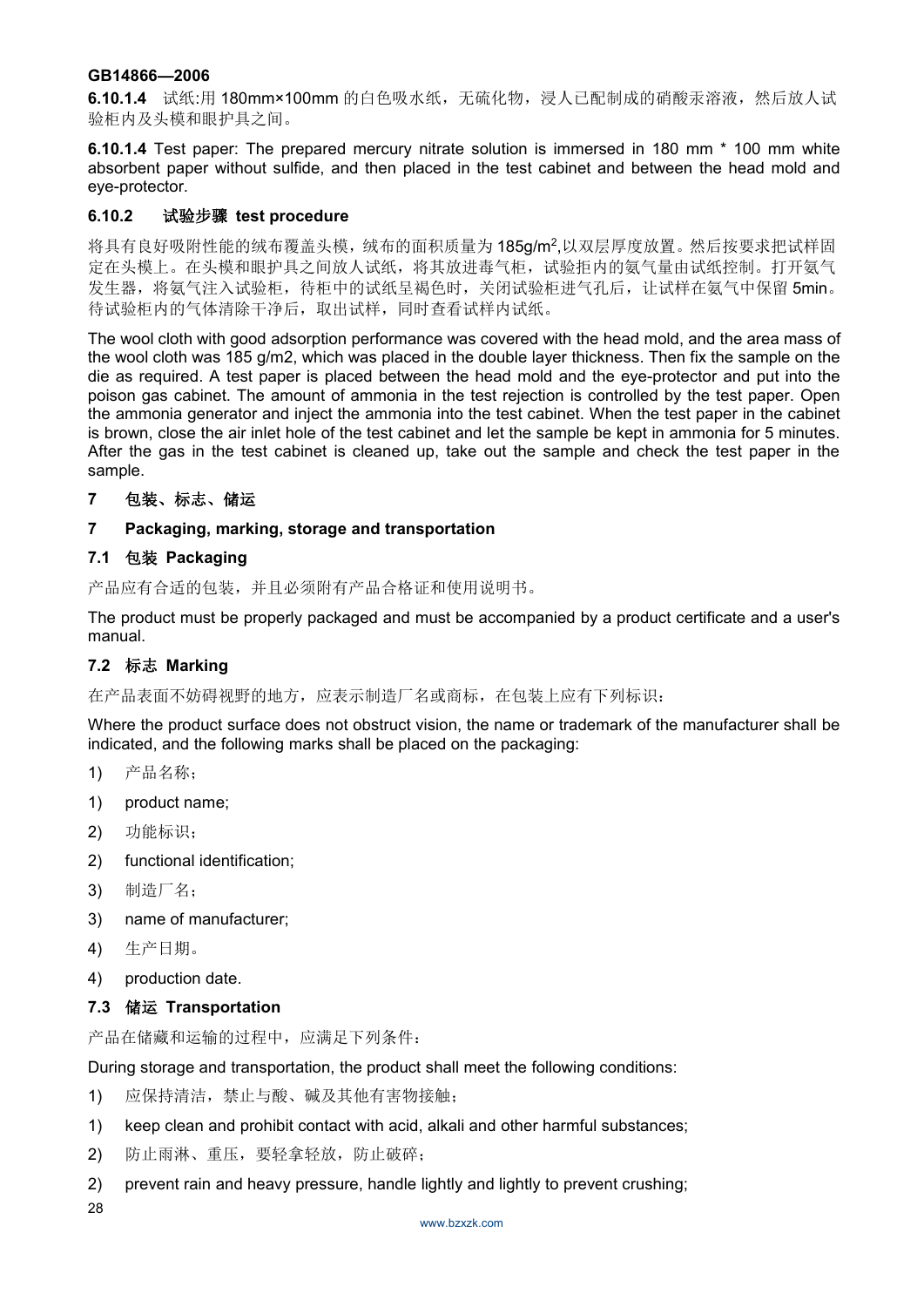- 3) 包装箱运输标志应符合 GB/T191 的规定。
- 3) the shipping mark of the packing box shall comply with the provisions of GB/T191.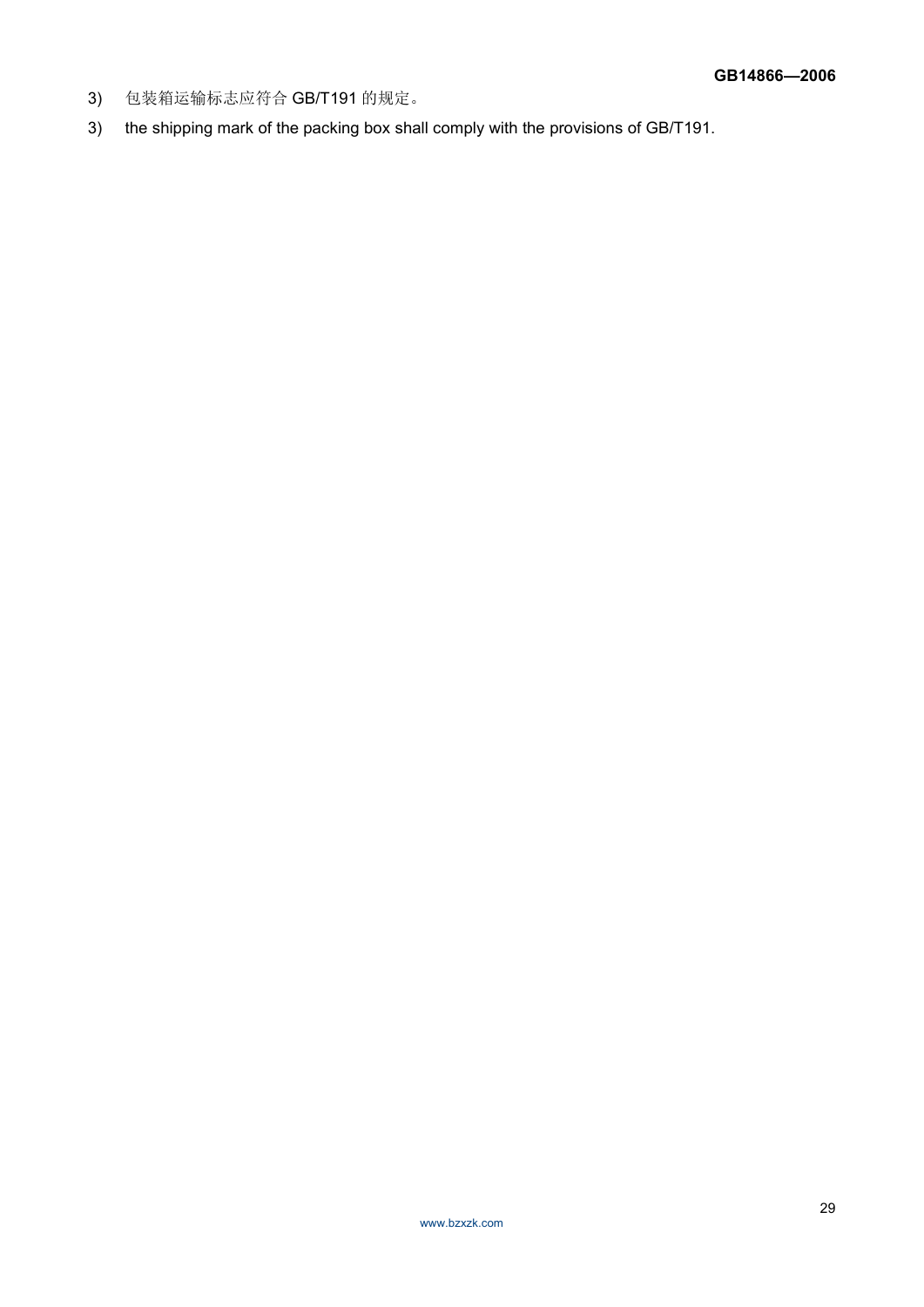# 附录 **A**

# **Appendix A**

# (资料性附录)

# **(Informative)**

# 眼护具在不同场合的应用

# **Application of eye-protectors in different situations**

| 序号                  |                                                                     |                           |                          | 标准条                          | 眼护具<br>Eye-protectors            |                  |                       | 试验方<br>法(条                               |                                                                                             |
|---------------------|---------------------------------------------------------------------|---------------------------|--------------------------|------------------------------|----------------------------------|------------------|-----------------------|------------------------------------------|---------------------------------------------------------------------------------------------|
| Order<br>numb<br>er | 技术要求<br>Technical<br>specifications                                 |                           | 标识<br>Identificati<br>on | 款<br>Standar<br>d<br>clauses | 眼镜<br>Spectacl<br>e              | 眼罩<br>Goggl<br>e | 面罩<br>Face-shiel<br>d | 款)<br>Test<br>metho<br>d<br>(claus<br>e) | 备注<br>Remarks                                                                               |
| $\mathbf{1}$        | 光学性能<br>Optical performance                                         |                           |                          | 5.6                          | $\ddot{}$                        | $\ddot{}$        | $+$                   | 6.1                                      |                                                                                             |
| $\mathbf{2}$        | 抗冲击性能<br>Impact resistance                                          |                           |                          | 5.7                          | $\ddot{}$                        |                  | $\ddot{}$             | 6.2                                      |                                                                                             |
| $\mathsf 3$         | 耐热性能<br>Heat resistance                                             |                           |                          | 5.8                          | $\ddot{}$                        | $\ddot{}$        | $+$                   | 6.2                                      |                                                                                             |
| 4                   | 献腐蚀性能<br>Corrosion donation<br>performance                          |                           |                          | 5.9                          | $\ddot{}$                        | $\ddot{}$        | $\ddot{}$             | 6.4                                      | 适用于有金<br>属部件的眼<br>护具<br>Suitable for<br>eye-protecto<br>rs with metal<br>parts              |
| 5                   | 有机镜片表面耐磨性<br>能<br>Abrasion resistance<br>of organic lens<br>surface |                           |                          | 5.10                         | $\ddot{}$                        | $\ddot{}$        | $\ddot{}$             | 6.5                                      | 适用于有机<br>材料制成的<br>眼护具<br>Suitable for<br>eye-protecto<br>with<br>rs<br>organic<br>materials |
|                     | 防髙速粒子                                                               | 低速<br>Low<br>speed        | L                        |                              | $\begin{array}{c} + \end{array}$ | $\ddot{}$        | $\ddot{}$             |                                          | 冲击速度为<br>$45^{+1.5}$ <sub>0</sub> m/s<br>The impact<br>velocity<br>is<br>$45+1.50m/s.$      |
| 6                   | 冲击性能<br>Anti-high<br>velocity<br>particle<br>impact<br>performan    | 中速<br>Mediu<br>m<br>speed | M                        | 5.11                         | 0                                | $+$              | $\ddot{}$             | 6.6                                      | 冲击速度为<br>$12^{+3}$ <sub>0</sub> m/s<br>The impact<br>velocity is<br>12+30m/s.               |
| ce                  |                                                                     | 高速<br>High<br>speed       | H                        |                              | 0                                | $\pmb{0}$        | $\ddot{}$             |                                          | 冲击速度为<br>$19^{+5}$ <sub>0</sub> m/s<br>The impact<br>velocity<br>is<br>19+50m/s.            |
| $\overline{7}$      | 熔融金属和炽热固体<br>防护性能<br>Protective properties<br>of molten metals and  |                           | $9*$                     | 5.12                         | $\pmb{0}$                        | $\ddot{}$        | $+$                   | 6.7                                      |                                                                                             |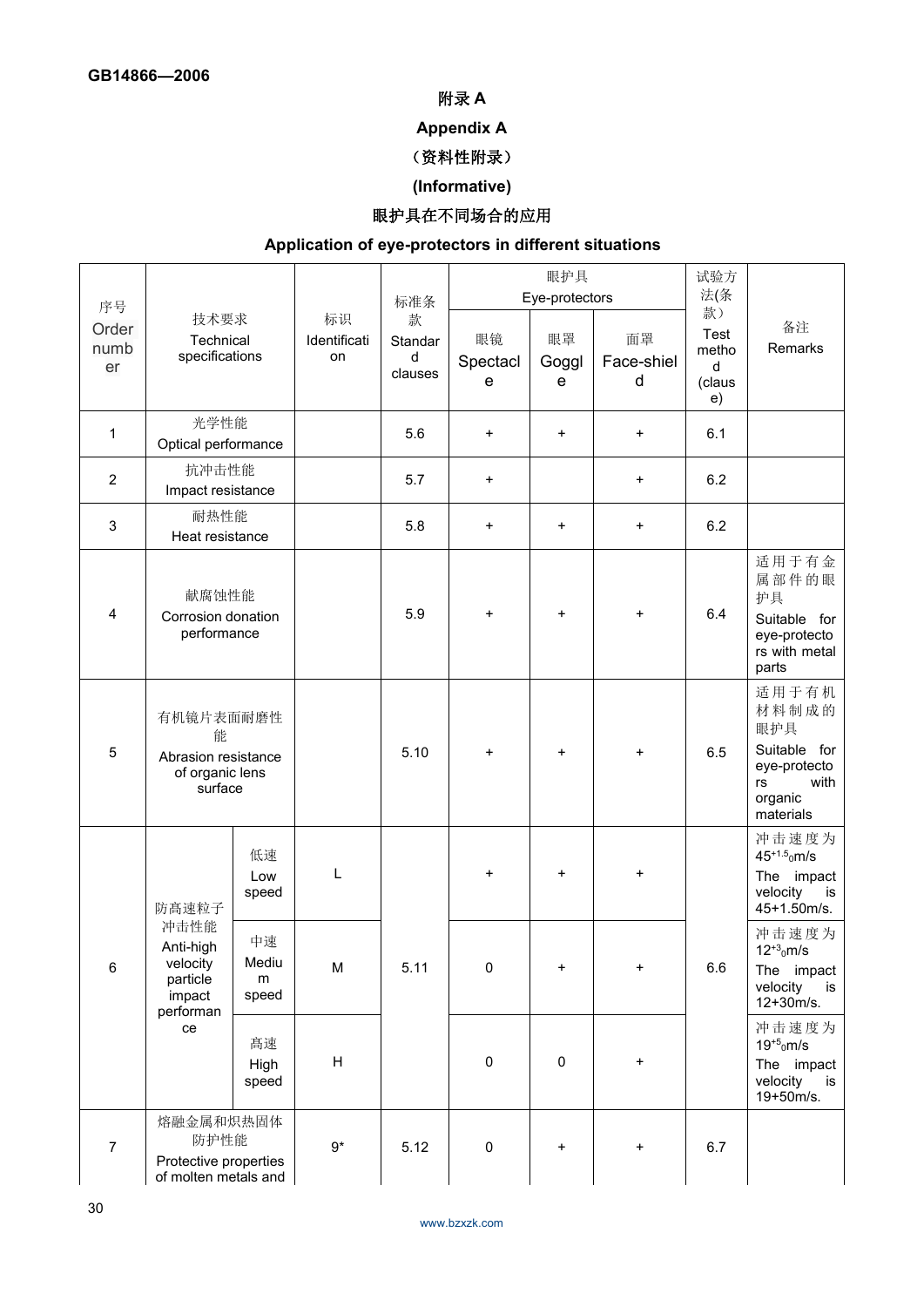|    | hot solids                                                            |   |      |             |           |             |      |  |
|----|-----------------------------------------------------------------------|---|------|-------------|-----------|-------------|------|--|
| 8  | 化学雾滴防护性能<br>Protection<br>performance of<br>chemical mist<br>droplets | 3 | 5.13 | $\mathbf 0$ | $\ddot{}$ | $\ddot{}$   | 6.8  |  |
| 9  | 粉尘防护性能<br>Dust protection<br>performance                              | 4 | 5.14 | $\mathbf 0$ | $\ddot{}$ | 0           | 6,9  |  |
| 10 | 刺激性气体防护性能<br><b>Stimulant Gas</b><br>Protection<br>Performance        | 5 | 5.15 | $\mathbf 0$ | $\ddot{}$ | $\mathbf 0$ | 6.10 |  |
| 注: |                                                                       |   |      |             |           |             |      |  |

Note:

+——允许应用;

+——Allowed;

0——禁止应用,

0——Not applicable,

\*——9 号镜框与印有 9 号码为 L、M 或 H 的镜片配合使用。

\*——No. 9 frame is used with lenses printed with No. 9 as L, M or H.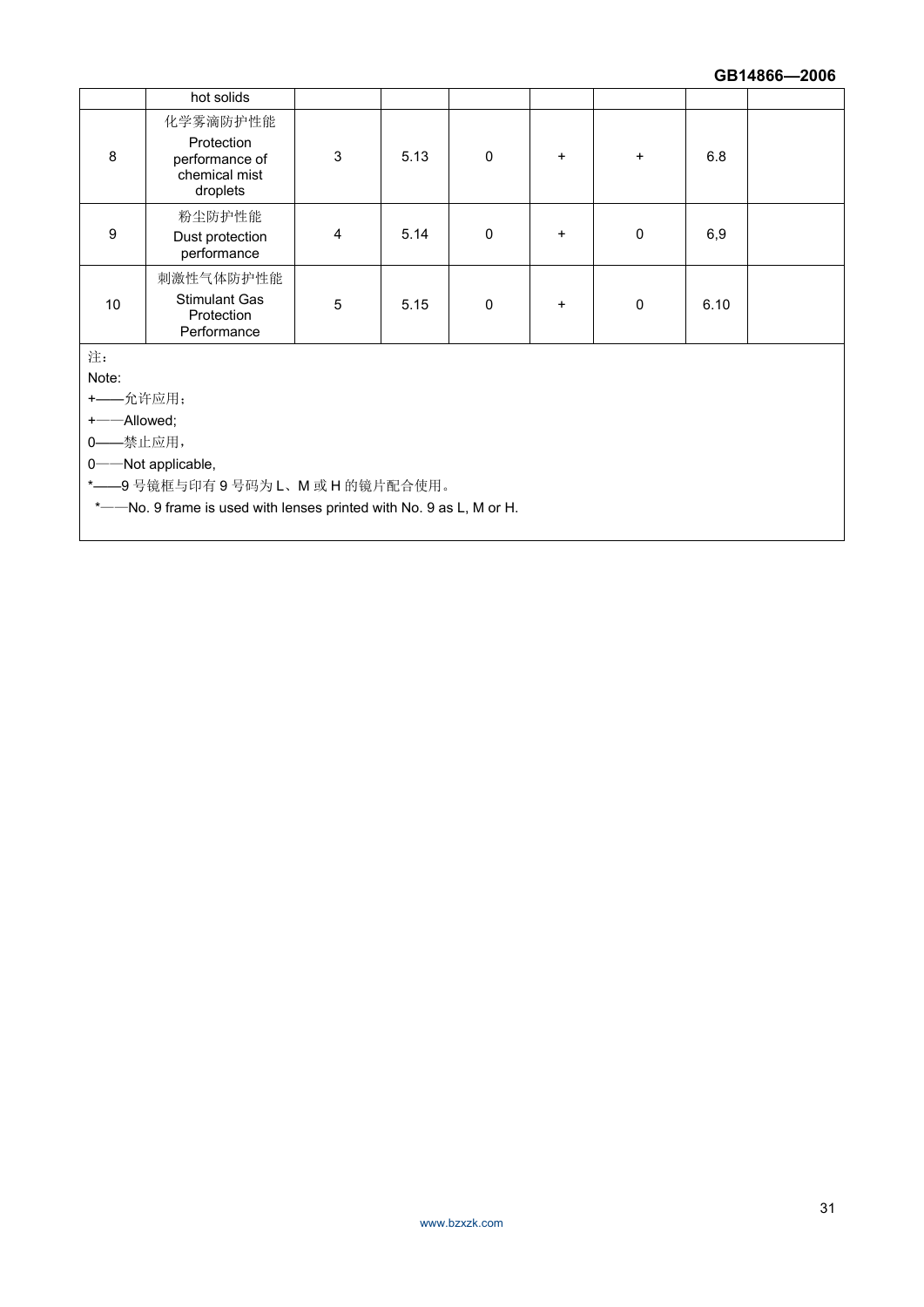中华人民共和国 People's Republic of China 国家标准 National standard 个人用眼护具技术要求 **Technical requirements for personal eye protectors**

GB 14866—2006

\* 中国标准出版社出版发行 Published by Standards Press of China 北京复兴门外三里河北街 16 号 No.16 Sanlihe North Street, Fuxingmenwai, Beijing 邮政编码:100045 Postal code: 100045 网址 www.spc.net.cn Website www.spc.net.cn 电话:68523946 68517548 Tel.: 68523946 68517548 中国标准出版社秦皇岛印刷厂印刷 各地新华书店经销 Printed by Qinhuangdao Printing House of Standards Press of China Sold by Xinhua Bookstore at all places

\*

![](_page_35_Picture_3.jpeg)